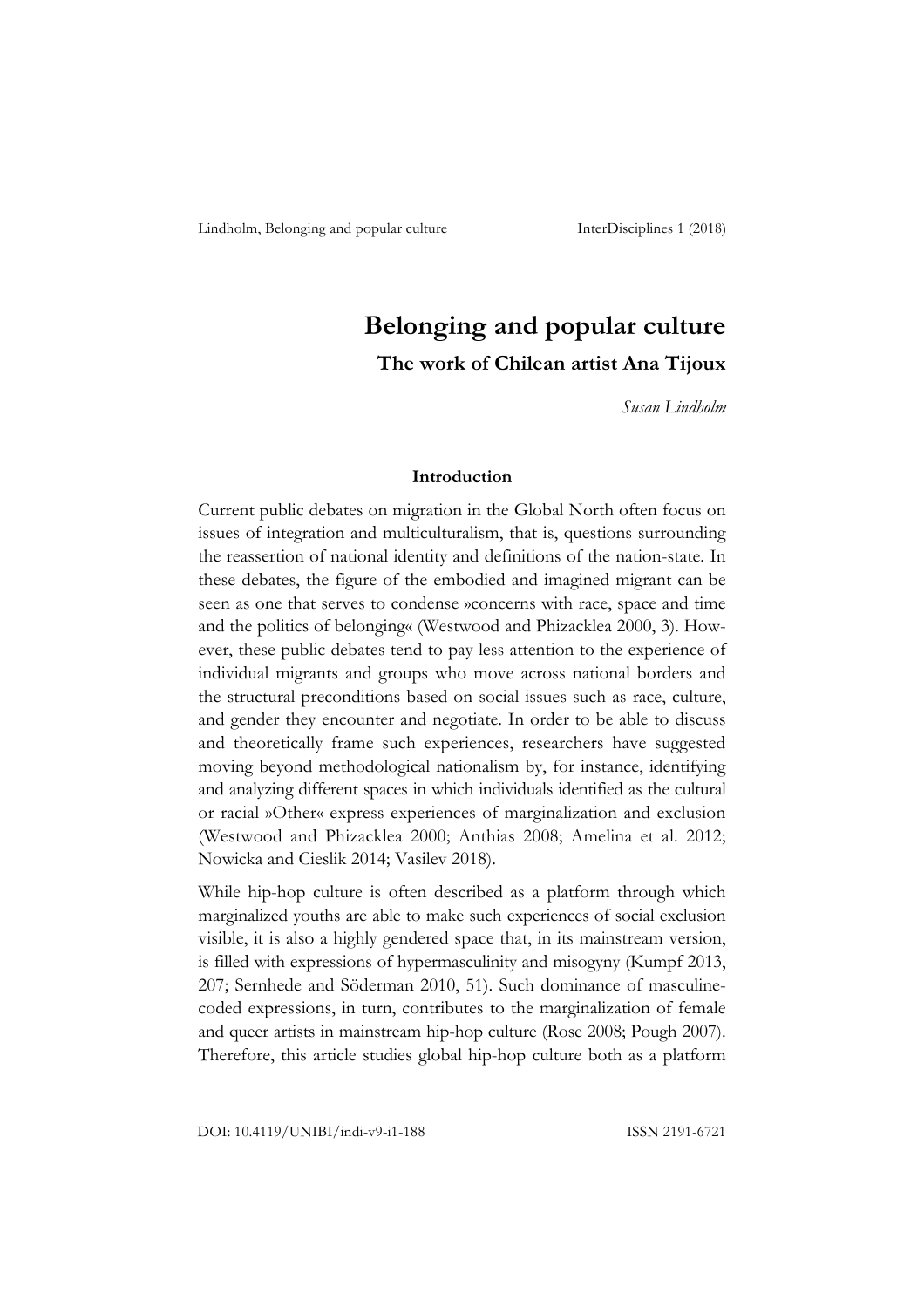used to negotiate questions of (national and transnational) belonging and as a gendered space that activates questions of belonging. The term transnational is used here to stress the particular national frameworks within which such questions are activated. It specifically focuses on such issues in the artist identity and work of Ana Tijoux, a Chilean artist who addresses international, national, and gender issues through her music.

## **Hip-hop culture and belonging**

In the introduction to the anthology *Global Noise: Rap and Hip Hop Outside the USA,* its editor Tony Mitchell points out that as hip-hop became increasingly commercialized and popularized in the United States during the 1990s, it simultaneously developed into »a vehicle for global youth affiliations and a tool for reworking local identity all over the world« (Mitchell 2001, 2). This global spread of hip-hop culture nevertheless relies on the efforts of individuals to »reinscribe their own social world« through an »intensely mediated labor of making a culture one's own« (Maxwell 2001, 260). Ian Maxwell, who has studied white hip-hop artists in Australia, analyzes this process by tracing the way in which individuals set out to overcome the »disjunction« between their own experience and the narrative to which they want to belong, that is, in this case, hip-hop culture (Maxwell 2001, 262). More recent international studies have focused on issues of identity and authenticity in, for instance, Australian hip-hop, Arabic Rap, and the hip-hop scene in London (see Minestrelli 2016; Johannsen 2017; Speers 2017).

Much like other forms of popular culture, the mainstream version of hip-hop culture is largely male-dominated (Chang 2007; Beale Spencer et al. 2004, 234). In her book *Hip-hop Wars,* Tricia Rose provides a comprehensive overview over the public debate surrounding, among others, misogynistic tendencies in mainstream hip-hop (Rose 2008). Since the 1990s, a growing body of research in the United States has focused on the critique of the (hetero)sexism, capitalism, and racism that characterizes mainstream hip-hop culture (Pough 2007; McFarland 2008; Durham et al. 2013; Cooper et al. 2017). Although some research does focus on gender issues in international hip-hop, such as Sujatha Fernandes's study of women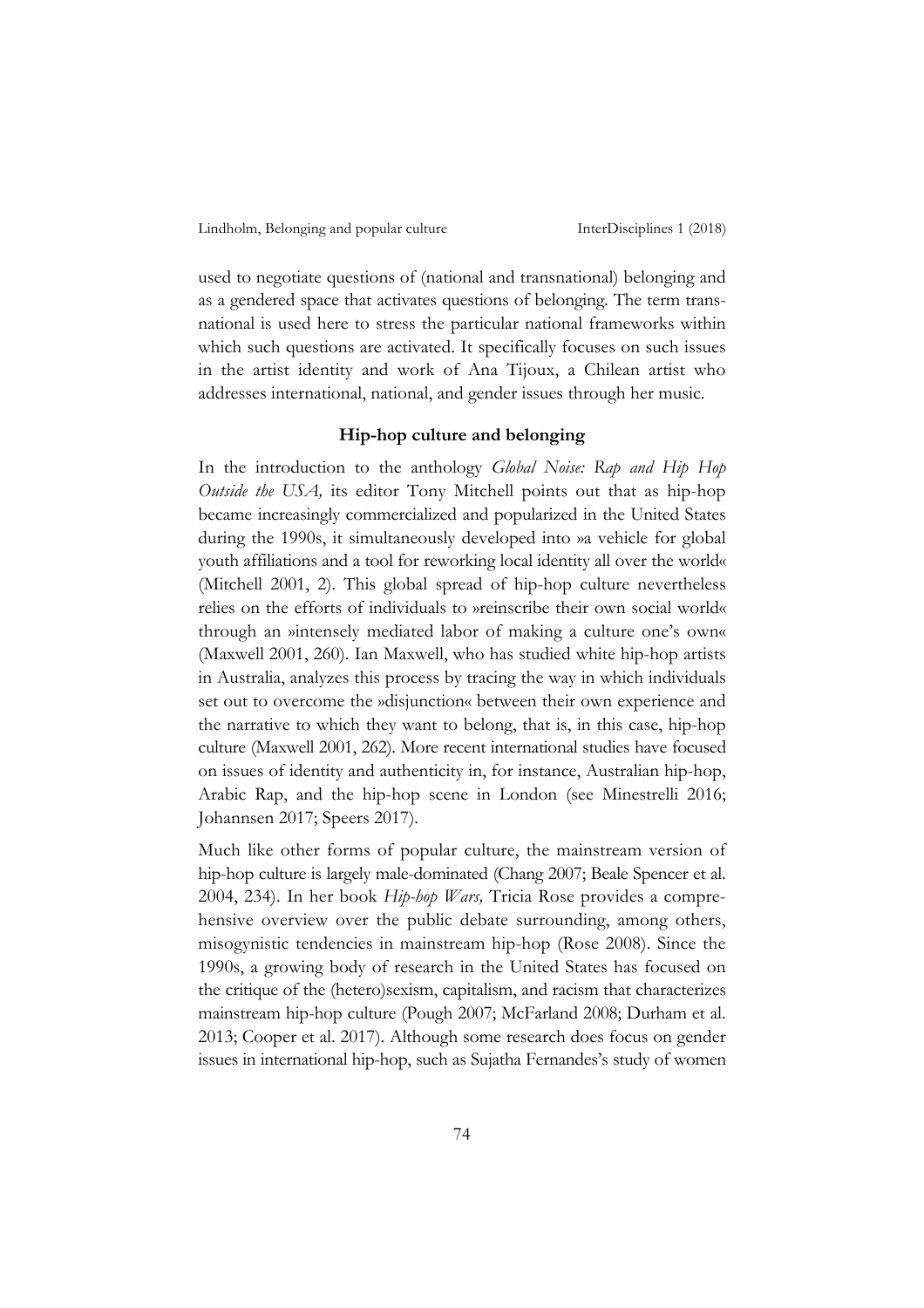rappers in Cuba who recognize that oppression on the basis of race, class, and sex are intertwined, research on hip-hop culture conducted outside of the US and available in English has given little attention to gender issues (Pough et al. 2007, 10; Beale Spencer et al. 2004, 234; Salvatierra Díez 2016; hooks 2004; Berggren 2014, 234).

Hip-hop culture outside of the United States has instead been discussed mainly within a national framework, where, among other things, it has been defined as a space in which marginalized youths set out to negotiate and make visible their experiences of being identified as the national »Other« (Kumpf 2013, 207; Sernhede and Söderman 2010, 37). In other words, the main focus of such research has been to analyze hip-hop as a culture that provides a platform to negotiate national belonging. While transnational connections created and negotiated by individual hip-hop artists have received less attention, some studies do discuss hip-hop culture in connection to different diasporas, most prominently the African diaspora (see for instance: Kaya 1997; Osumare 2007; Ohadike 2007; Perry 2008; Spady 2013).

Instead of discussing hip-hop culture in a national or diasporic framework, this article focuses on the way in which issues of belonging are negotiated in the work of Ana Tijoux, a Chilean artist who addresses transnational, national, and gender issues in her artist identity as well as her music. After first mapping the different spaces in which Tijoux's artist identity and her work pose questions of belonging, it then discusses the answers she gives to these questions as a hip-hop artist.

### **The work of Chilean artist Ana Tijoux**

Ana María Merino Tijoux, commonly known by her artist's name Ana Tijoux, was born in 1977 in Lille, France to Chilean parents who fled the country following the military coup in 1973. Tijoux grew up in Paris and her family returned to Chile in the 1990s, where she became part of a number of successful hip-hop groups such as Makiza. She returned to France in 2001, to then move back to Chile in 2003, and rose to international fame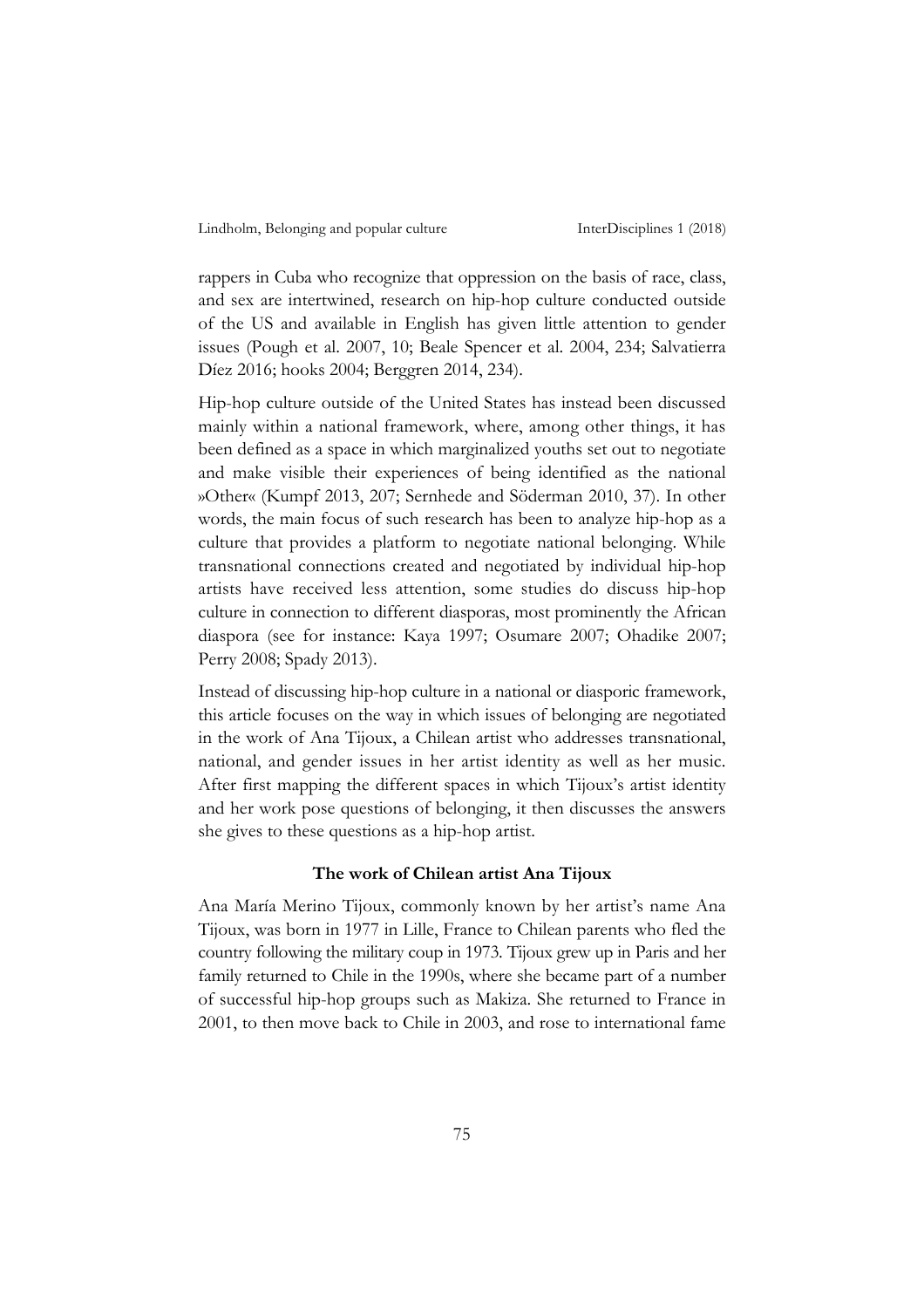with the hit single »1977« as a solo artist.<sup>1</sup> Although she was not born in Chile, she repeatedly refers to it as »my country« in interviews, uses traditional Chilean musical instruments, and refers to Chilean singers and songwriters Violetta Parra and Victor Jara in her work. As a musician, she also refers to her experience of migration and exile, and sets out to make visible issues that are central for marginalized individuals and groups in Chile as well as the Global South. Her autobiography and work are thus interesting in this context, since they touch upon and address issues of exile and return as well as national belonging from the positionality of a female hip-hop artist.

In order to discuss questions of belonging in Tijoux's work, I watched and read a large number of interviews with her, read various articles, listened to Tijoux's song lyrics, and watched her videos that are available online. In that extensive material, I was able to identify a number of different answers to questions of belonging. For this article, I have selected the following interviews, articles, lyrics, and videos to represent these answers. Interviews: an interview conducted in connection with the Pachanga Latino Music Festival in Austin, Texas; <sup>2</sup> a short *New York Times* article on her work published in 2014 (Pareles 2014); an interview conducted by the Italian web TV station TelevisionetMusic;<sup>3</sup> an interview conducted in the context of the making of the song »Somos Sur« in 2014; <sup>4</sup> an interview with the US organization Democracy Now; <sup>5</sup> an article

<sup>1</sup> Nacional Records, »Ana Tijoux—1977,« YouTube video, 3:33, Feb. 19, 2010, https://www.youtube.com/watch?v=yiQ7S38nKog.

<sup>2</sup> Blastro2, »Ana Tijoux—English Interview—Entrevista En Inglés—›La Bala,« YouTube video, 5:48, Aug. 9, 2012, https://www.youtube.com /watch?v=zh3F3GQcUFY.

<sup>3</sup> TelevisionetMusic, »Ana Tijoux: Una Rapper Cilena col Passaporto Francese,« YouTube video, 6:51, May 5, 2014, https://www.youtube.com /watch?v=vsGWaLGxTOU.

<sup>4</sup> Enlamakinita, »En La Makinita ›Versos Migrantes‹ Ana Tijoux y Shadia Mansour, Capítulo #9,« YouTube video, 25:25, Sep. 11, 2014, https:// www.youtube.com/watch?v=hDGsbGHddYU.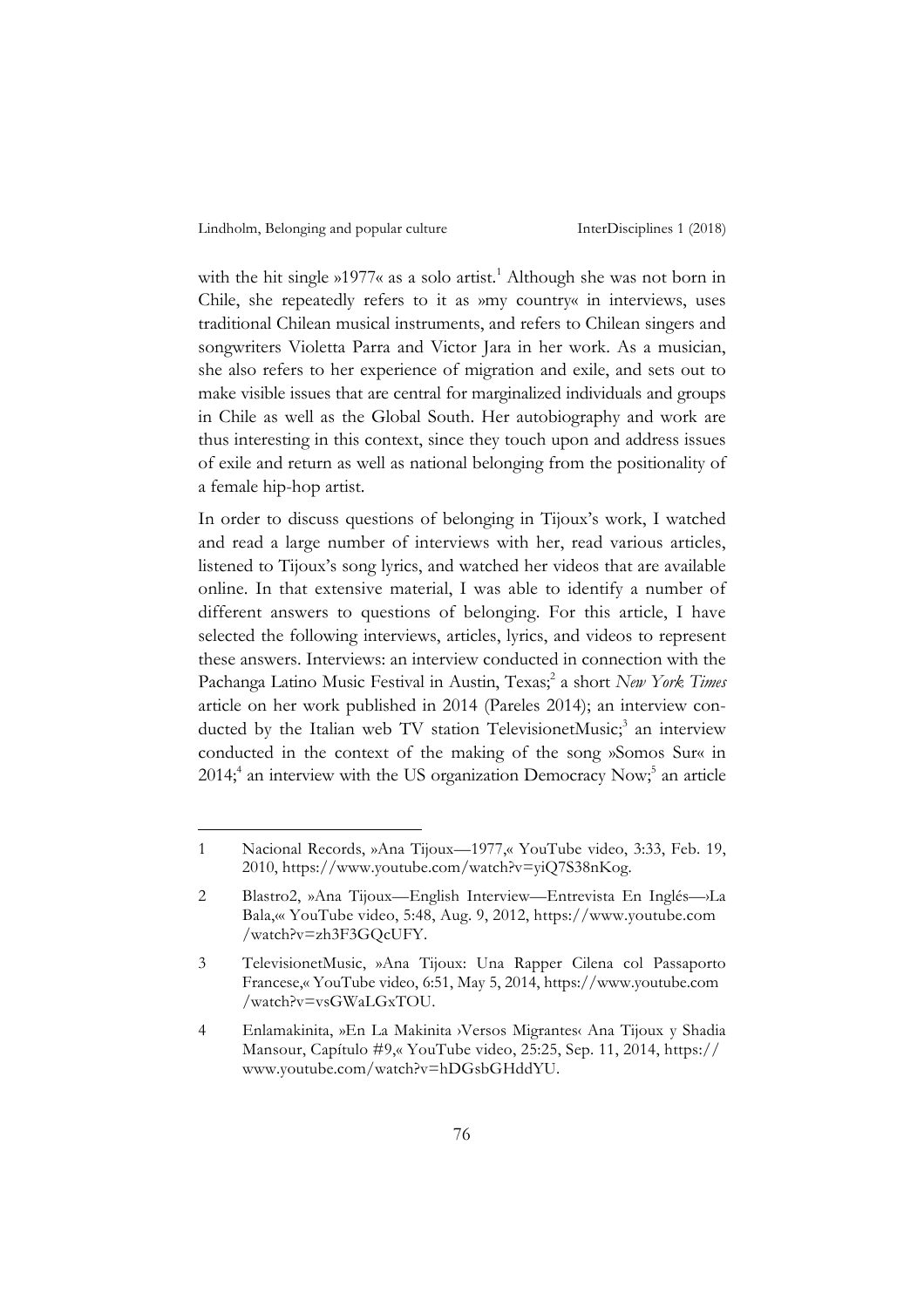based on an interview with Ana conducted for the *Harvard Gazette*; <sup>6</sup> and, finally, an interview with the Latin American internet site Tele Sur.<sup>7</sup> Songs and videos: Ana's cover version of Chilean singer and songwriter Violeta Parra's song »Santiago Penando Estas«; the song »Shock« that was featured on her 2011 album *La Bala*; as well as her songs »Antipatriarca« and »Somos Sur« featured on her 2014 album *Vengo.*<sup>8</sup> I transcribed the lyrics with the help of the website genius.com. All translations from Spanish are my own.

The following analysis is structured according to three spaces I identified in the material in which Tijoux negotiates belonging: first, exile and return (a transnational space); second, a Chilean past and present (a national space); and third, being a female hip-hop artist (mainstream hip-hop culture).

## **Exile and return**

In order to be able to discuss the significance of exile and return for Ana Tijoux's choice to become a hip-hop artist, I will start by providing a

8 U Man, »Ana Tijoux-Santiago penando estás,« YouTube video, 4:18, Oct. 20, 2009, https://www.youtube.com/watch?v=\_9BKsK9J388;

Nacional Records, »Ana Tijoux—Shock,« YouTube video, 3:48, Oct. 4, 2011, https://www.youtube.com/watch?v=177-s44MSVQ;

Nacional Records, »Ana Tijoux—Antipatriarca,« YouTube video, 3:15, May 29, 2015, https://www.youtube.com/watch?v=RoKoj8bFg2E;

Nacional Records, »Ana Tijoux—Somos Sur (Feat. Shadia Mansour),« YouTube video, 4:10, June 12, 2014, https://www.youtube.com/watch ?v=EKGUJXzxNqc.

<sup>5</sup> Democracy Now!, »Chilean Musician Ana Tijoux on Politics, Feminism, Motherhood & Hip-Hop As >A Land for the Landless, « YouTube video, 34:14, July 11, 2014, https://www.youtube.com/watch?v=EJ3Gr58dpWM.

<sup>6</sup> Liz Mineo, »For Ana Tijoux, Hip-hop Is Home: France-Born Chilean Found Her Place in Her Music,« *Harvard Gazette*, Apr. 21, 2016, http:// news.harvard.edu/gazette/story/2016/04/for-ana-tijoux-hip-hop-is-home/.

<sup>7</sup> Tele Sur Videos, »Ana Tijoux Remembers Victor Jara,« interview, Sep. 16, 2016, https://videosenglish.telesurtv.net/video/591441/ana-tijoux -remembers-victor-jara/.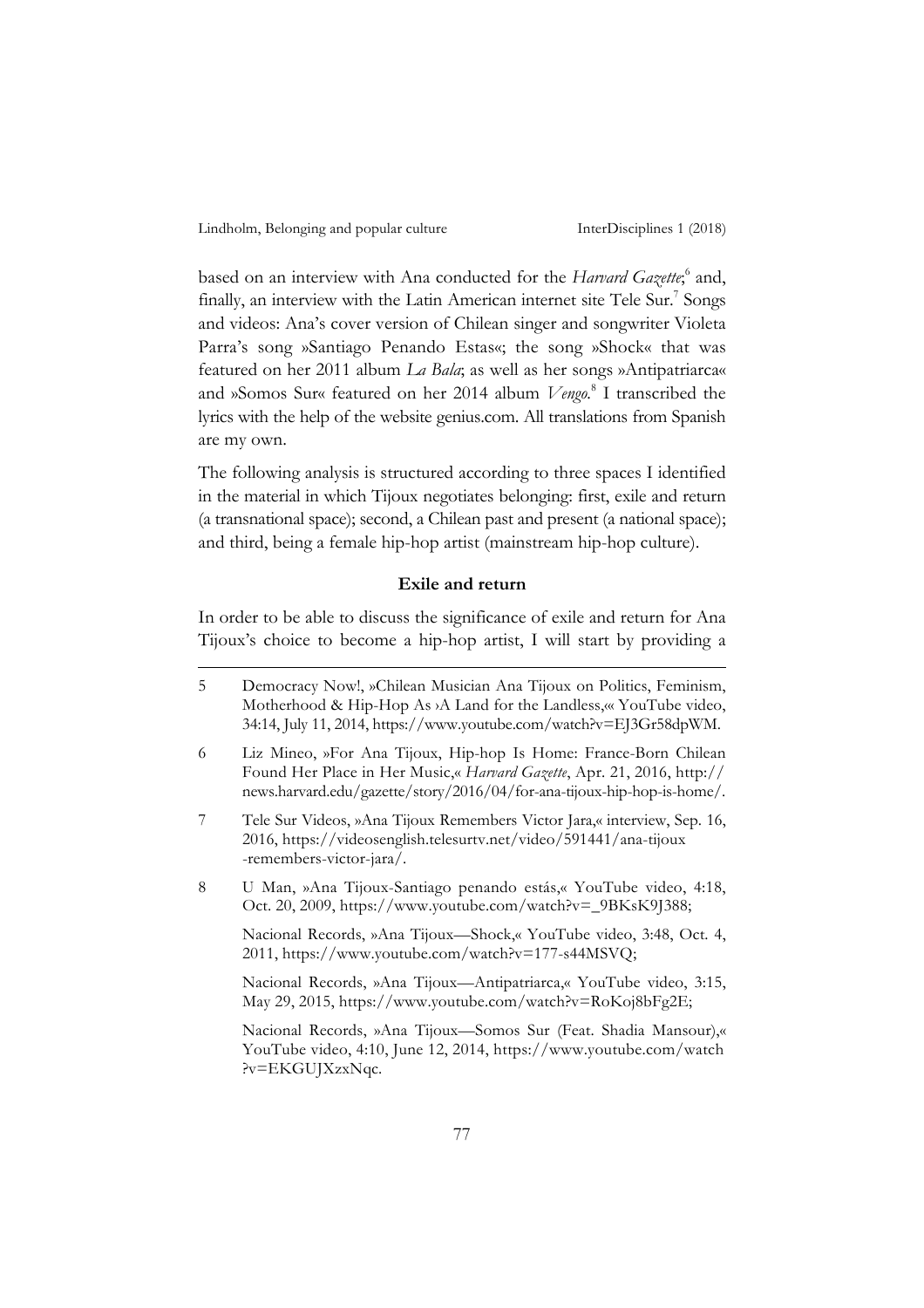brief outline of the consequences of the military coup in Chile in 1973 as well as the emergence of hip-hop culture in Chile. In the immediate aftermath of the coup that led to the overthrow of the Chilean government under Salvador Allende on September 11, 1973, the military regime led by general Augusto Pinochet shut down the parliament and banned all unions and political organizations that were not in line with its political views. Between 1973 and 1990 the regime tortured, exiled, and killed thousands of civilians (Constable and Valenzuelo 1993, 21). Outside of Chile, the coup was broadly documented on radio, television, and by the written press. It was followed by an international wave of solidarity, and the human rights violations committed during the regime fundamentally influenced the development of an international language of human rights in the 1970s (Christiaens et al. 2014, 10). Those who were exiled and fled to countries such as the United States, Canada, Sweden, and France were often highly educated and continued their political activism in exile. Nine months after the coup, approximately 150,000 Chileans were living in exile, about half of whom settled in Western and Eastern Europe (Wright and Oñate 1998, 123).

In the mid- to late 1980s, as signs were increasing that the regime was slowly coming to an end, hip-hop culture emerged in Chile. Young men who lived in *poblaciónes*, economically disadvantaged neighborhoods located at the outskirts of cities such as Santiago, Valparaiso, Temuco, and Viña del Mar, started to imitate the moves and styles of b-boys (breakdancers) they saw in US movies such as *Breakin'* and *Beat Street* (Quitzow 2001, 21; Hardy Raskovan 1989, 101–2). Yet more information on hip-hop was hard to come by as the Pinochet regime had isolated Chile. In this context, the *retornados*, that is, individuals who had not lived in Chile during the dictatorship, but started to return to the country during the 1980s and 1990s, played a crucial role. Having encountered hip-hop in countries such as Italy or France, they had gained knowledge about its development and international character that was not available to the b-boys in Chile. The *retornados*' experience of exile thus contributed to keeping the culture alive.

Ana Tijoux was among these *retornados* as her family returned to Chile in 1993. However, life was not easy for these returnees, as Chilean society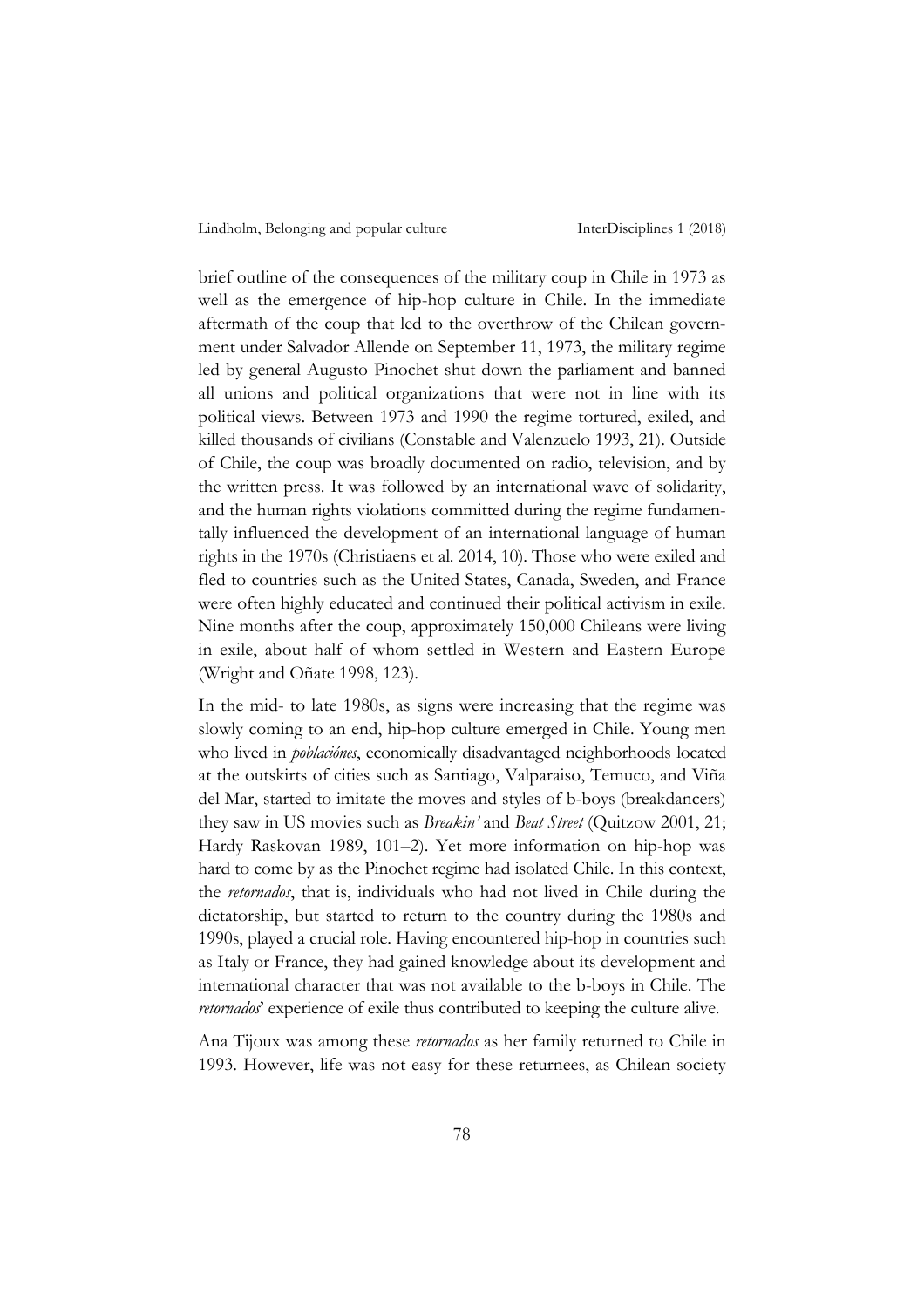was more focused on rebuilding a democratic order than on integrating former exiles. Returning was especially difficult for the children of exiles. Many of them had been born after their parents fled the country, which meant that they had grown up outside of Chile and had a hard time adjusting to what many of them perceived as a foreign country. In a 2016 interview with the *Harvard Gazette*, Tijoux mentions how, during the early 1990s, hip-hop culture became a platform to express her feelings of »frustration and anger« (Mineo 2016). In the interview, she also describes engaging in hip-hop culture as cathartic and »cheaper than therapy« (ibid.).

Being a *retornado*, Tijoux decided to move back to France, where she had encountered hip-hop culture and music, in the early 2000s. Born in Lille, she had spent her adolescence in Paris, where her mother worked as a social worker with immigrant families from Senegal, Morocco, Algeria, and other parts of Africa. In an interview with the Italian web TV station TelevisionetMusic published in 2014, she recalls how these multicultural influences profoundly influenced her, as she became exposed to different kinds of music from different parts of the world (TelevisionetMusic 2014, 01:30). In this context, she also started listening to hip-hop. In her 2016 interview with the *Harvard Gazette*, Ana argued that, »for children of immigrants in France, hip-hop became a sort of land for those of us who felt landless […] we felt displaced, but hip-hop made us feel restored« (Mineo 2016). However, Tijoux's description of the roots of hip-hop in multicultural France does not include any reference to the US roots of hip-hop, which are often mentioned by researchers studying hip-hop outside of the US (see, for instance, Mitchell 2001, 2); from the position she is speaking from in the 2016 interview, its roots are »elsewhere.«

As Avtar Brah points out, experiences in diasporic communities can differ depending on gender, class, and ethnicity (Brah 2002). Individual migrants can also have conflicting feelings surrounding concepts such as »home« and »belonging,« and it is possible to feel at home in one place and still have feelings of social marginalization that make it impossible to call that place home (Kumarini 2009). In other words, these experiences of social marginalization and exclusion activate questions of belonging that, in this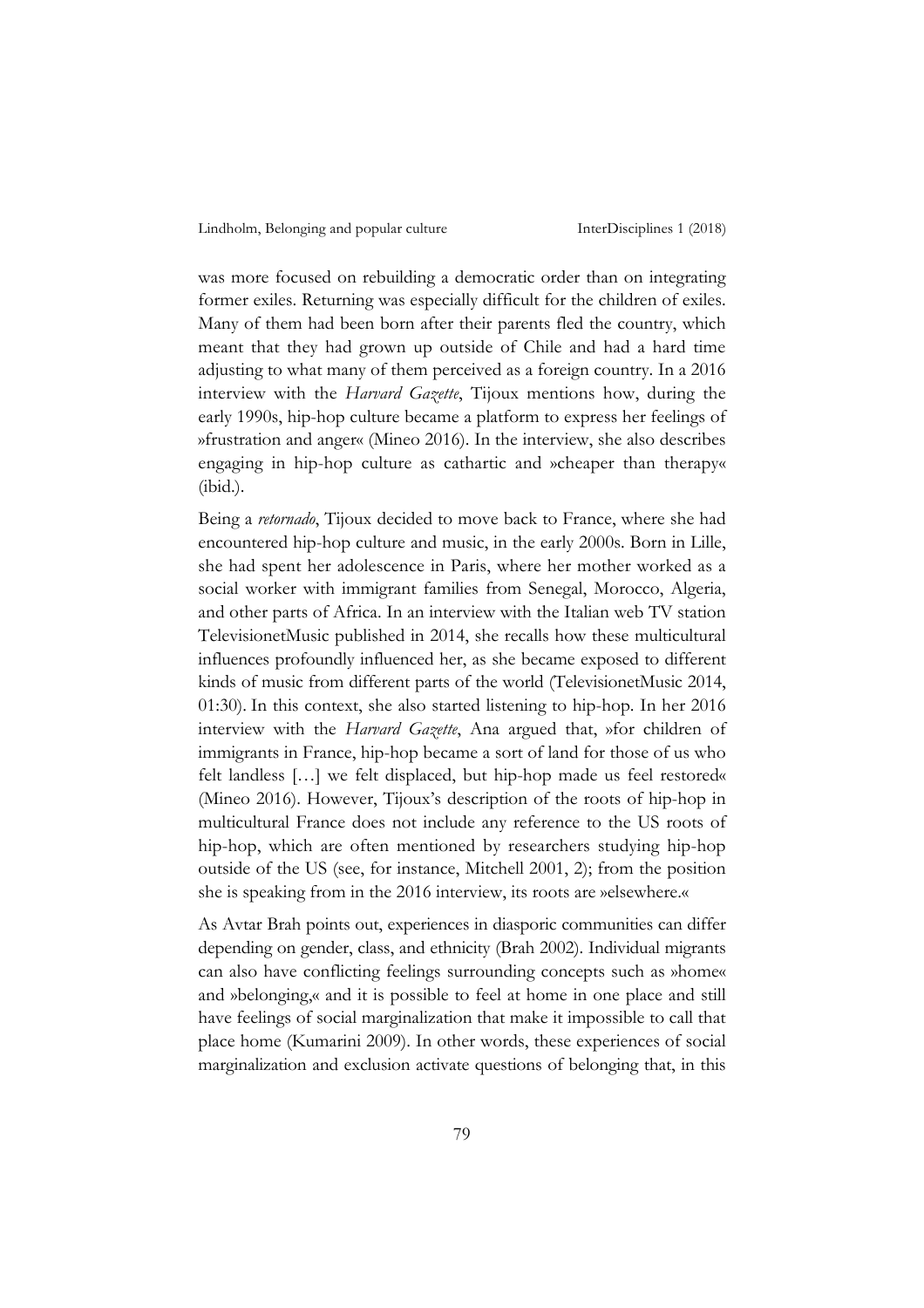case, are answered by seeking refuge in a form of popular culture that provides a platform to express such experiences: global hip-hop culture. Using hip-hop culture as such a platform, Tijoux became able to express the disjunction between her experience of marginalization or »being out of place« in, and in between France and Chile. However, as I will discuss in the following, as an artist, Tijoux also sets out to answer the question of belonging in a Chilean, that is, a national context in which she was not automatically included.

## **Belonging to a Chilean and transnational past**

Before returning to Chile in the mid-2000s, Tijoux released a cover of Chilean singer and songwriter Violetta Parra's song »Santiago Penando Estas,« which was featured on a tribute album. In 2016, she also released a remake of Chilean songwriter Victor Jara's song »Luchin.« Both Violetta Parra and Victor Jara were part of the *nueva canción* (new song) movement, a folk-inspired genre of socially conscious protest music with origins in Chile (Foxley 1988; Torres Alvarado 2004). Violetta Parra had died in 1967, and Victor Jara was killed in the immediate aftermath of the 1973 coup in a stadium in Santiago that today is named after him. As the members of the *nueva canción* movement in general were outspokenly critical of Pinochet, they were forced to flee the country together with thousands of other Chileans who had supported president Salvador Allende (Svensson 2009, 11). During the exile period, Violetta Parra and Victor Jara, whose records were seized in Chile, became symbols of resistance. At the same time, other exiled *nueva canción* groups such as Inti-Illimani and Quilapayun that were created by leftist middle-class university students introduced *nueva canción* music to international audiences (Cervantes and Saldaña 2015).

In their analysis of Ana Tijoux's work, Antonio Cervantes and Lilliana Patricia Saldaña outline parallels between her music and the music of Violetta Parra, who popularized indigenous instruments from the Andean highlands of Bolivia and Peru, and the lyrics of Victor Jara, who denounced the colonial legacies of race, class, and gender hierarchies. As Tijoux pointed out in an interview with Tele Sur published in 2016, Victor Jara opened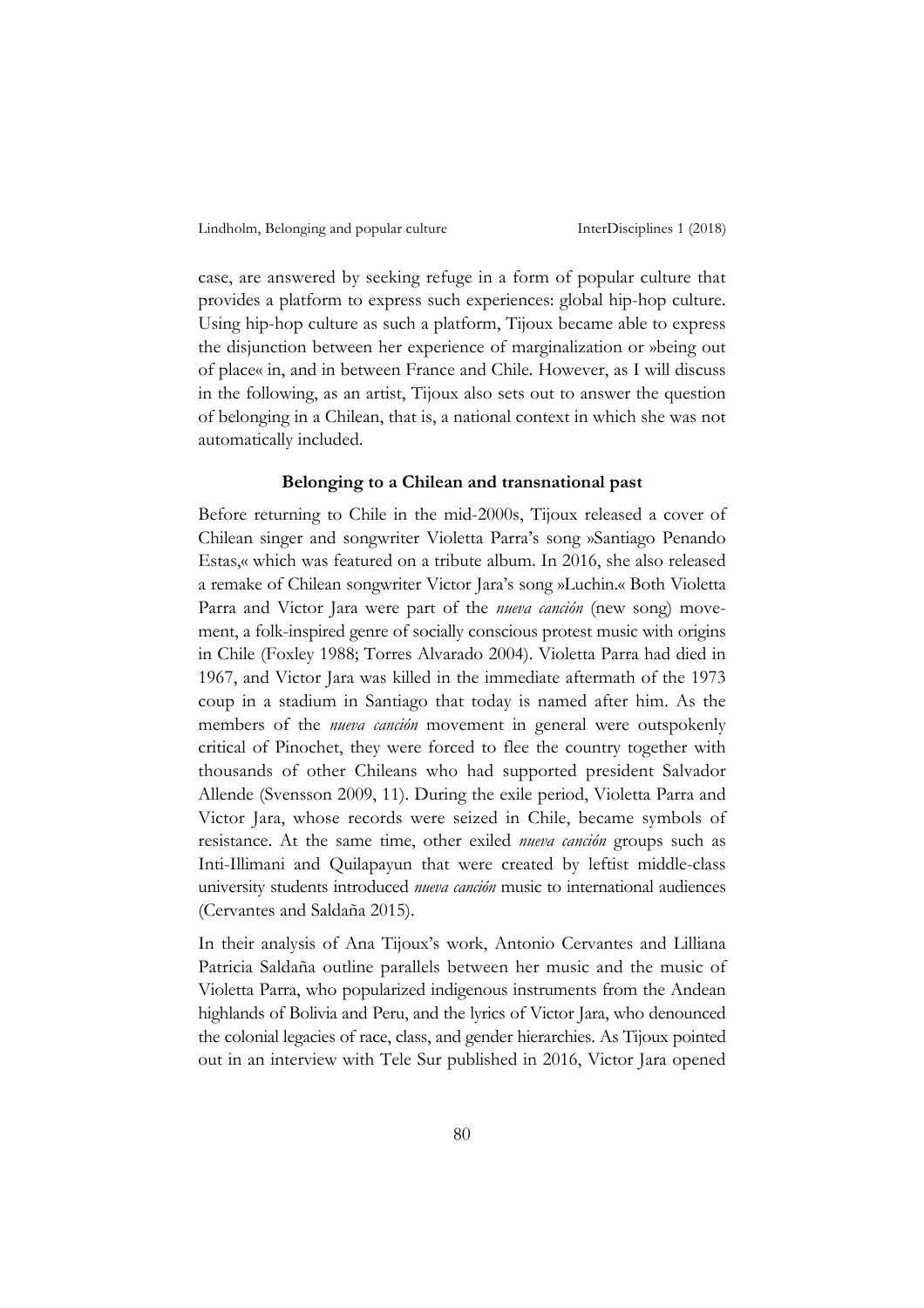up »a box of a deep silence of injustice« that, according to her, still prevails today, which is why her aim is to »make a connection between fights for injustice in the world« (TeleSur 2016, 00:20 and 01:25). As a solo artist, Tijoux also uses Chilean musical instruments and defines herself as a musical descendant of Violetta Parra, whom she calls a rapper because »being a rapper means speaking your mind through poetry« (Cervantes and Saldaña, 2015).

Ana Tijoux thus answers the question of belonging in a Chilean context by linking her work as a hip-hop artist to the *nueva canción* movement, a connection that evokes both national and international dimensions. On a national level, such a connection refers to a specific time in Chilean history: the time before the dictatorship of general Augusto Pinochet. As *nueva canción* artists became symbols of resistance outside of Chile during the Chilean exile period, Tijoux also refers to an international level as well as her own experience of exile by mentioning them as role models for her music. Here, the question of national belonging is answered through popular music, as hip-hop culture provides Tijoux with a platform to claim belonging in Chile. She is no longer a *retornado*, that is, a potentially estranged newcomer, but a Chilean artist. Hip-hop culture enables her to claim belonging in a Chilean context by referring to a Chilean past.

## **Belonging to a Chilean and transnational present**

In her work as a hip-hop artist, Tijoux also sets out to make current issues of marginalization and exclusion visible on a national and transnational level. Such issues become especially apparent in three of her songs released after 2010: »Shock« from the 2011 album *La Bala* and »Antipatriarca« and »Somos Sur« from the 2014 album *Vengo*. The album *La Bala* was her first solo album published after the international success of *1977.* It features the song »Shock,« which was released as a single and for which she recorded a video.<sup>9</sup> According to Tijoux, the video was intended to be a »miniature documentary« of what was happening in Chile in 2011 as traditional student organizations started to protest inequalities

 $\overline{a}$ 

<sup>9</sup> Nacional Records, »Ana Tijoux—Shock.«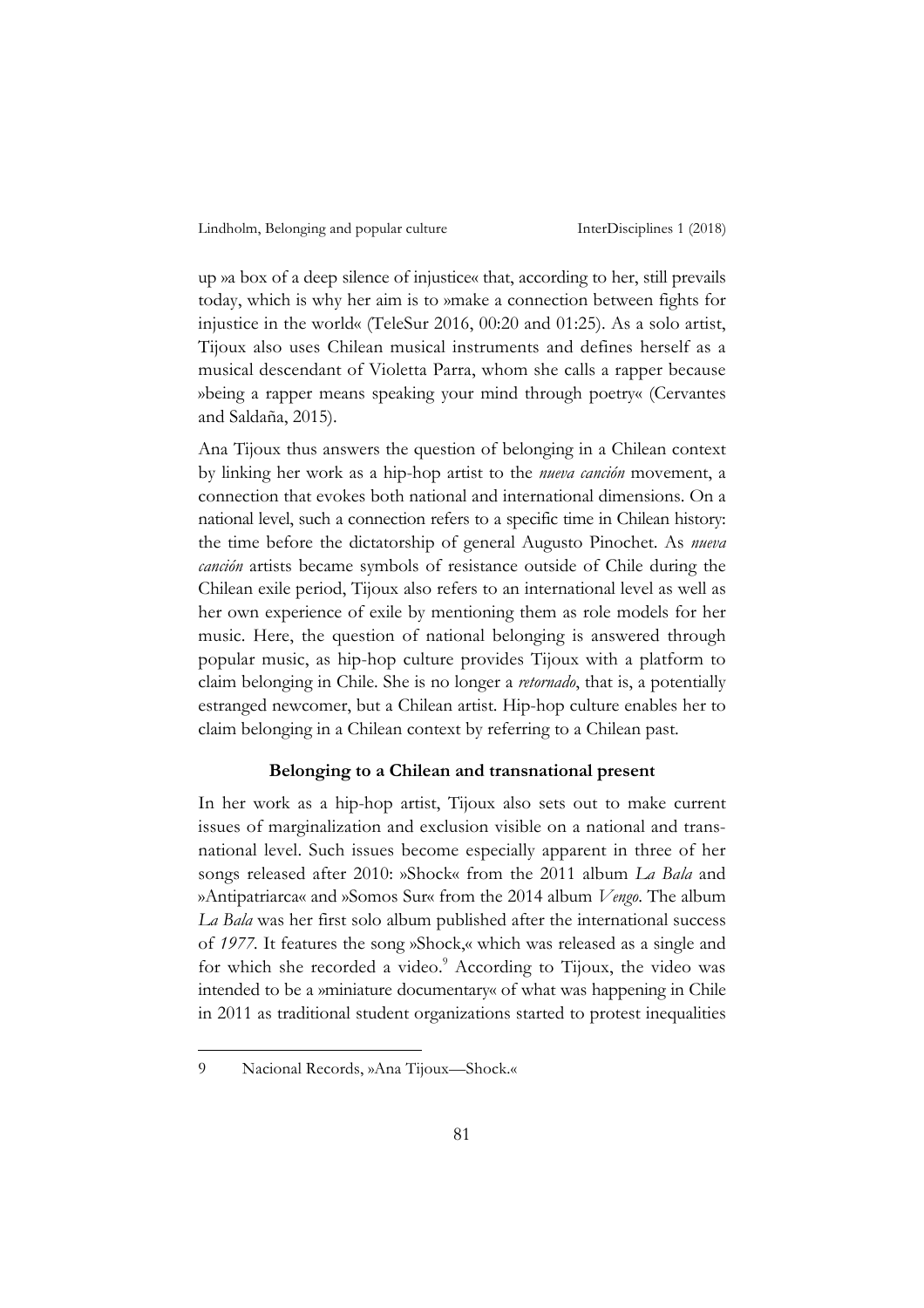in the education system (TelevisionetMusic 2014, 03:30). The students demanded the end of profit-making in higher education and a reform of the school system, which had not been reformed since 1990. The movement evolved into one of the biggest protest movements in the post-Pinochet era and set out to »challenge […] the authoritarian character of political institutions, sharing similar goals with protests elsewhere around the world,« including radical economic and political democratization (Guzman-Concha 2012).

The video features students who had barricaded themselves inside their schools during the protests. In an interview with Televisionet Music in 2014, Tijoux calls their actions a »lesson for other Chileans in terms of how to organize« (TelevisionetMusic 2014, 03:55). The video is filmed entirely in black and white and shows barricades consisting of chairs, young people in corridors with masks over their mouths, as well as graffiti, banners, and other images used by the protesters. While her voice is audible throughout the video, the other participants perform the following lyrics:

| Al son de un solo coro                            | To the sound of a single choir                                 |
|---------------------------------------------------|----------------------------------------------------------------|
| Marcharemos con el tono                           | We will march in lockstep                                      |
| Con la convicción que basta de robo               | With the conviction that the theft                             |
|                                                   | has to stop                                                    |
| Tu estado de control                              | Your state of control                                          |
| Tu trono podrido de oro                           | Your rotten golden throne                                      |
| Tu política y tu riqueza                          | Your politics and your wealth                                  |
| Y tu Tesoro, no                                   | And your treasure, no                                          |
| La hora sonó, la hora sonó                        | The time has come, the time has come                           |
| No permitiremos más, más tu doctrina<br>del shock | We will not allow any more, any more<br>of your shock doctrine |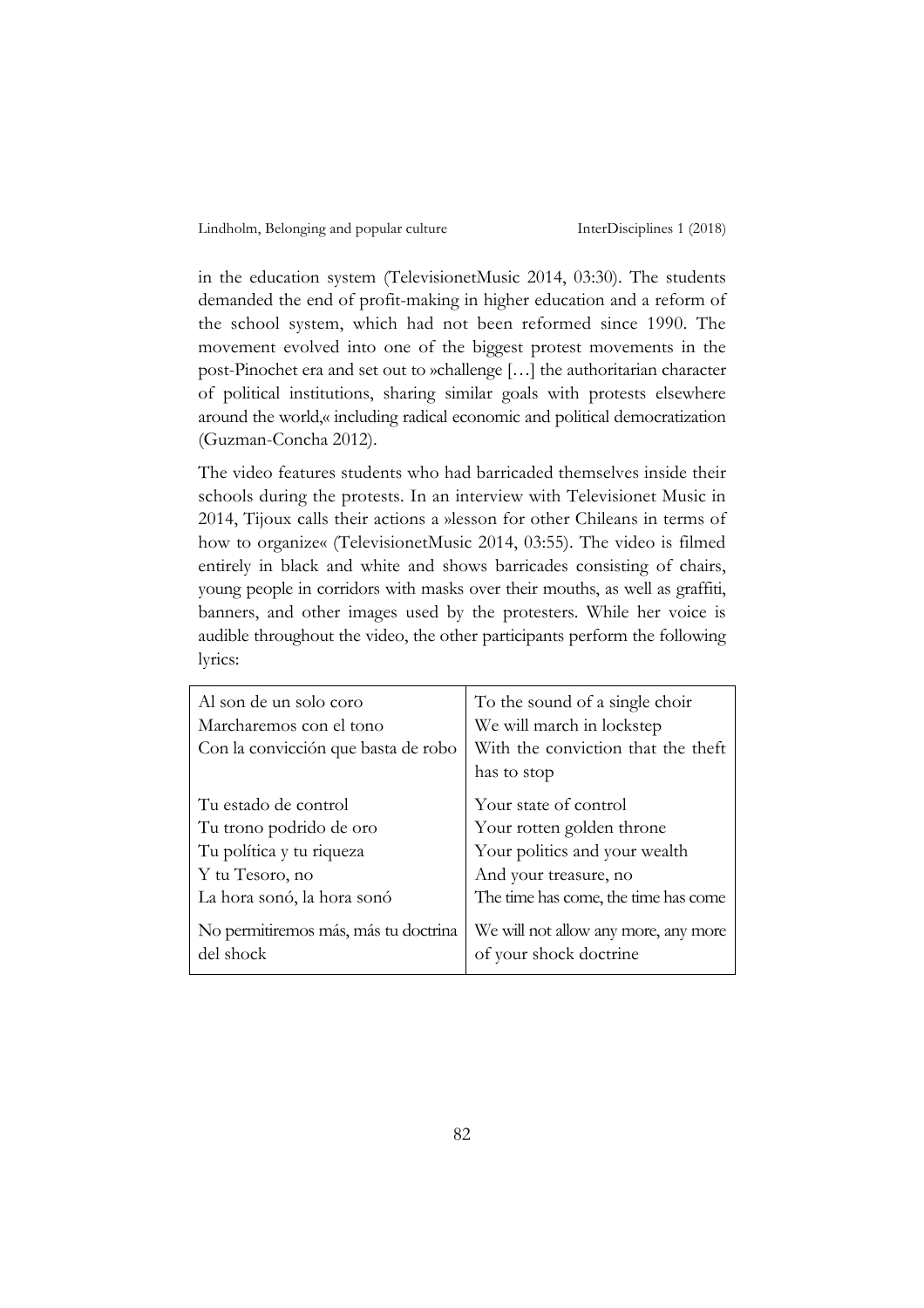Three years later, Tijoux released the album *Vengo* that features the song »Antipatriarca,« for which she also recorded a video. <sup>10</sup> In its lyrics she defines the concept of »Antipatriarca,« that is, anti-patriarchy, as follows:

| Pero no voy a ser la que obedece     | But I won't be the one who obeys      |
|--------------------------------------|---------------------------------------|
| porque mi cuerpo me pertenece        | because my body belongs to me         |
| Yo decido de mi tiempo como quiero   | I use my time how I want to and       |
| y donde quiero                       | where I want to                       |
| Independiente yo nací, independiente | I was born independent and I decided  |
| decidí                               | independently that                    |
| Yo no camino detrás de ti, yo camino | I do not walk behind you, I walk      |
| de la par aquí                       | alongside you                         |
| Tu no me vas a humillar, tu no me    | You will not humiliate me, you will   |
| vas a gritar                         | not yell at me                        |
| Tu no me vas someter tu no me vas    | You will not subjugate me, you will   |
| a golpear                            | not hit me                            |
| Tu no me vas denigrar, tu no me      | You will not denigrate me, you will   |
| vas obligar                          | not force me                          |
| Tu no me vas a silenciar tu no me    | You will not silence me, you will not |
| vas a callar                         | shut me up                            |
| No sumisa ni obediente               | Neither submissive nor obedient       |
| Mujer fuerte insurgente              | Strong, rebellious woman              |
| Independiente y valiente             | Independent and brave                 |
| Romper las cadenas de lo indiferente | Breaking the chains of indifference   |
| No pasiva ni oprimida                | Neither passive nor oppressed         |
| Mujer linda que das vida             | Beautiful woman who gives life        |
| Emancipada en autonomía              | Emancipated in autonomy               |
| Antipatriarca y alegría              | Anti-patriarchy and happiness         |
| A liberar                            | Let's liberate                        |

<sup>10</sup> Nacional Records, »Ana Tijoux—Antipatriarca.«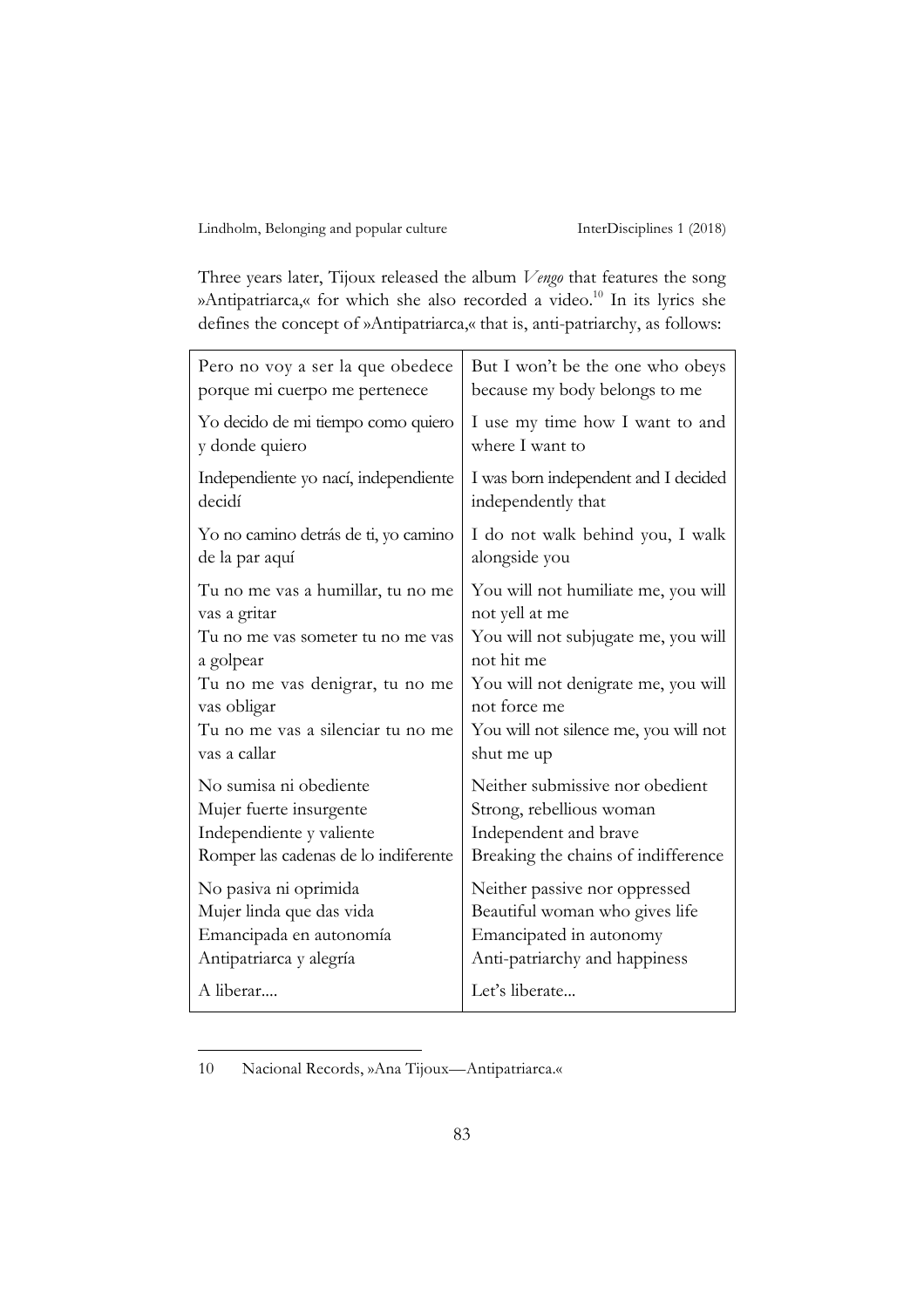In this excerpt, Tijoux describes a woman who will not be silenced in her criticism of oppression and indifference. The video that accompanies the song features women in different geographical locations performing the lyrics. Once again, Tijoux does not place herself in the spotlight as an individual artist, but rather depicts herself surrounded by other likeminded individuals whose experience of marginalization she makes audible and visible through the song.

A similar approach is used in the lyrics and video of the song »Somos Sur« (We Are the South), a collaboration with UK-Palestinian hip-hop artist Shadia Mansour featured on the same album.<sup>11</sup>

| Tu nos dices que debemos sentarnos,    | You tell us to sit down,                       |
|----------------------------------------|------------------------------------------------|
| Pero las ideas solo pueden levantarnos | But the ideas can only lift us up              |
| Caminar, recorrer, no rendirse ni      | Walking, ranging, not surrendering             |
| retroceder,                            | or retreating,                                 |
| Ver, aprender como esponja absorbe     | Seeing, learning by absorbing like a<br>sponge |
| Nadie sobra, todos faltan, todos       | Nobody is left, everyone is missing,           |
| suman                                  | everyone adds up                               |
| Todos para todos, todo para            | Everyone for everyone, everything              |
| nosotros                               | for us                                         |
| Soñamos en grande que se caiga el      | We dream big that the empire will              |
| imperio                                | fall                                           |
| Lo gritamos alto, no queda mas         | We shout it loud, there is no remedy           |
| remedio                                | left                                           |
| Esto no es utopía, es alegre rebeldía  | This is not utopia, it is a joyful rebellion   |
| Del baile de los que sobran, de la     | Of the dance of those who are left,            |
| danza tuya y mía,                      | of a dance that is yours and mine,             |
| Levantarnos para decir »ya basta«      | Standing up to say venough is enough«          |

11 Nacional Records, »Ana Tijoux—Somos Sur (feat. Shadia Mansour).«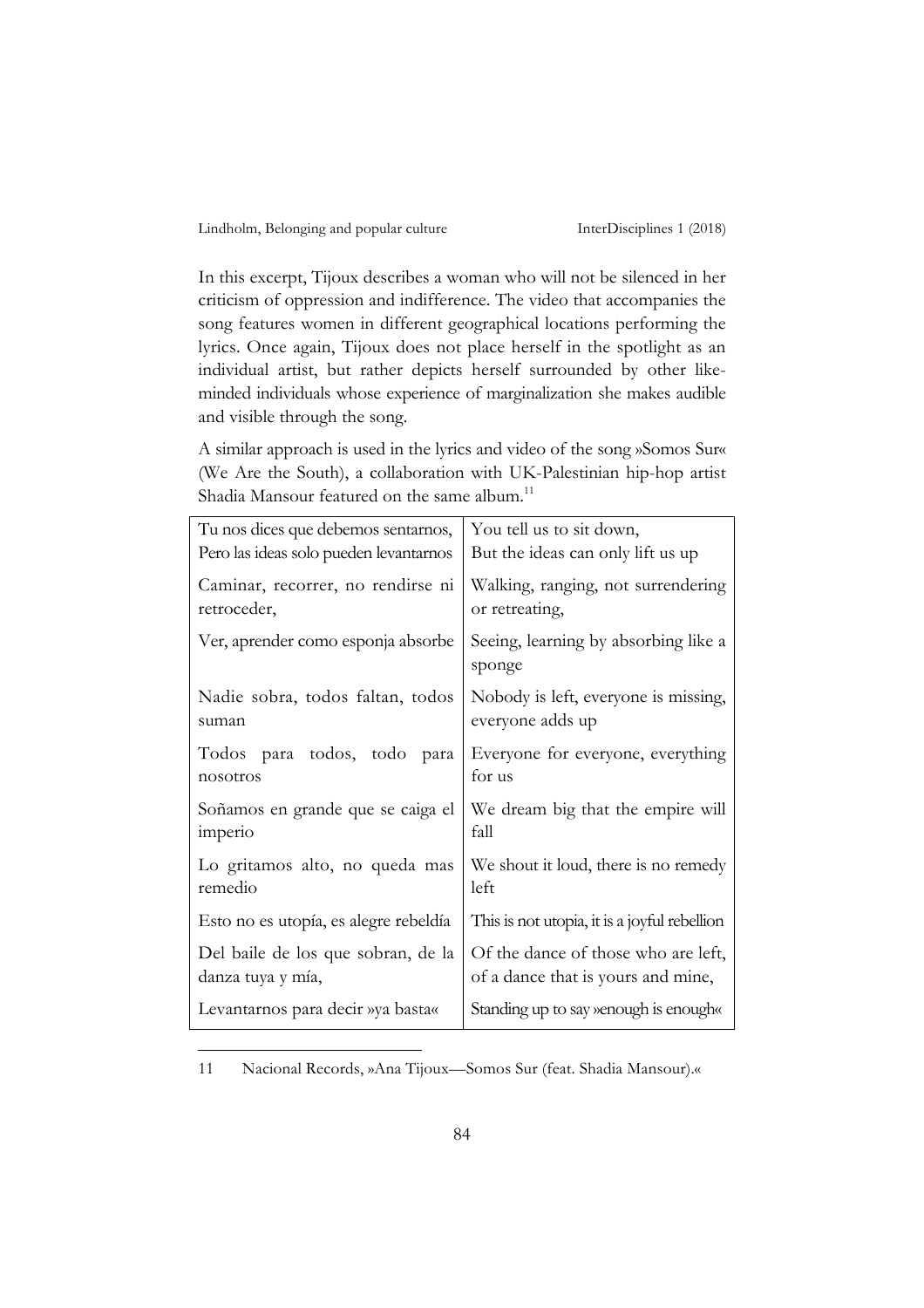| Ni Africa, ni América Latina se         | Neither Africa nor Latin America        |
|-----------------------------------------|-----------------------------------------|
| subasta,                                | is auctioned,                           |
| Con barro, con casco, con lápiz,        | With mud, with a helmet, with a         |
| zapatear el fiasco                      | pencil, pounding the fiasco             |
| Provocar un social terremoto en         | Provoking a social earthquake in        |
| este charco.                            | this pond. $^{12}$                      |
| Todos los callados (todos),             | Everyone who is quiet (everyone),       |
| Todos los omitidos (todos),             | Everyone who is left out (everyone),    |
| Todos los invisibles (todos),           | Everyone who is invisible (everyone),   |
| Todos, to, to, todos,                   | Everyone, everyone, everyone, everyone. |
| Nigeria, Bolivia, Chile, Angola, Puerto | Nigeria, Bolivia, Chile, Angola, Puerto |
| Rico y Tunisia, Algeria,                | Rico and Tunisia, Algeria,              |
| Venezuela, Guatemala, Nicaragua,        | Venezuela, Guatemala, Nicaragua,        |
| Mozambique, Costa Rica, Camerún,        | Mozambique, Costa Rica, Cameroon,       |
| Congo, Cuba, Somalía, México,           | Congo, Cuba, Somalia, Mexico,           |
| República Dominicana, Tanzania,         | Dominican Republic, Tanzania,           |
| Fuera yanquis de América latina,        | Out with the Yankees from Latin         |
| franceses, ingleses y holandeses, yo    | America, French, English and Dutch,     |
| te quiero libre Palestina.              | I want you freed, Palestine.            |

This excerpt voices the historical experience of marginalized and colonized individuals in the Global South. There are numerous historical references to European colonialism (by France, England and Holland), the exploitation of the Global South, as well as the political and economic interference of the United States in Latin America during the twentieth century. These latter issues are famously addressed in Eduardo Galeano's book »The Open Veins of Latin America,« which Tijoux mentions as an inspiration for the album *Vengo* in an interview with Democracy Now in 2014 (04:50).

In a national context, Tijoux thus also answers the question of belonging by using hip-hop culture as a platform to make the experience of

<sup>12</sup> »Pond« is here probably referring to the Atlantic Ocean.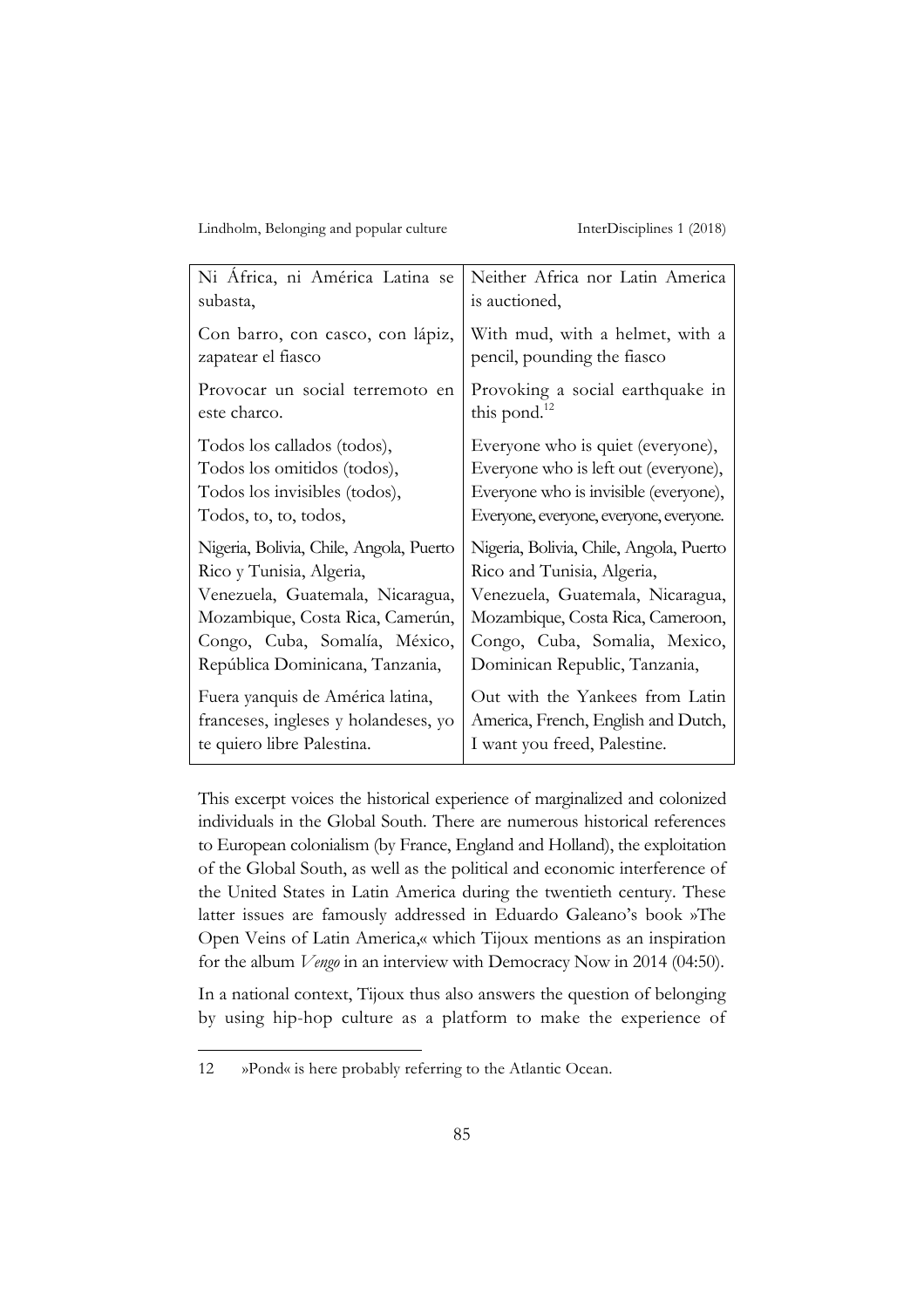marginalized groups and individuals in general and the gendered body in particular audible and visible. Thereby she once again creates a connection to the work of *nueva canción* artists who also set out to critique marginalization and oppression on a global scale. The *nueva canción* movement itself has been studied as a platform used by different artists to unite the peoples of South and Central America in an anti-capitalist critique (Tumas Serna 1992; McFarland 2017). In Tijoux's case, this unity is based on a narrative that includes remembering the *nueva canción* movement of the 1960s and, at the same time, the shared experience of being colonized and marginalized.

However, it must be said that Tijoux releases these songs and stresses such connections at a specific historical moment, a moment that is more vulnerable to such critique. In the immediate aftermath of the 1990 elections, as Patricio Aylwin Azócar became the first democratically elected president since 1970, it was almost impossible to criticize the Pinochet regime as the elections did not bring an end to military influence on Chilean politics (Sjöqvist and Palmgren 1990, 20). Different generals kept threatening to take over the government throughout the 1990s, and Pinochet remained in his position as commander-in-chief of the military until 1998 (Sorensen 2011, 3). In such a political climate, media outlets did not dare to be openly critical of the regime, especially since Pinochet had been granted immunity for all crimes committed between 1973 and 1978. As a result, the media rarely mentioned the regime or provided a platform for artists who criticized the government, and if they did, they only discussed it in hushed tones. However, since Pinochet's death in 2006 and the communications revolution of the Internet, it has become easier to criticize both the regime and the Chilean government.

## **Gender and hip-hop culture**

Ana Tijoux became an internationally known artist in the wake of the release of her 2009 album and eponymous single *1977*. The song was featured in the popular US television series *Breaking Bad* and instantly became a huge success, thereby introducing her to an international audience. As the media attempted to describe her music to this international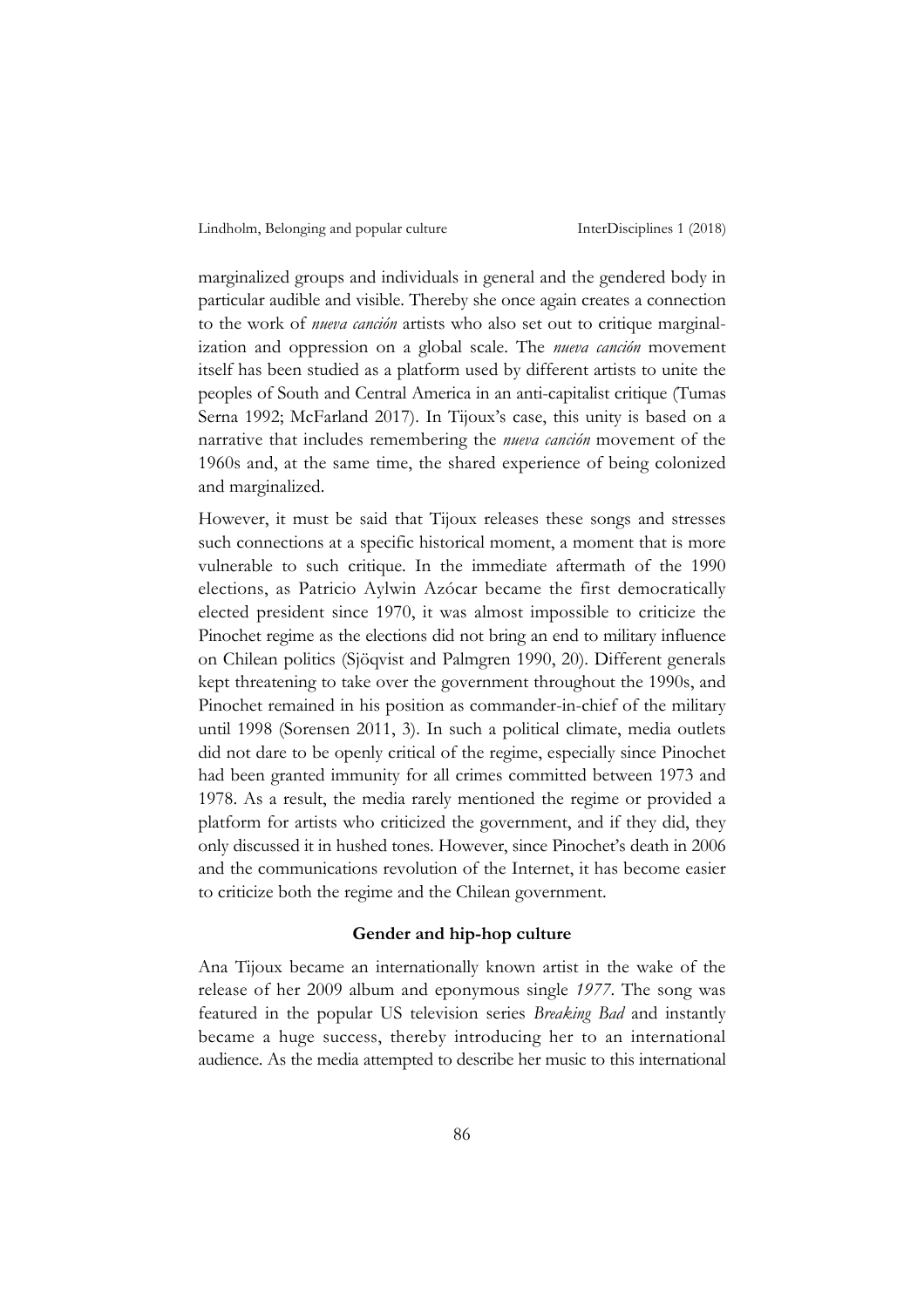audience, she was often compared to other female artists who had given their work a socio-critical tone, such as US rapper Lauryn Hill or Spanish rapper Mala Rodriguez. In 2014, an article in the *New York Times* called her »South America's answer to Lauryn Hill.«<sup>13</sup> Ana received invitations to perform at music festivals in the United States and other countries and was interviewed by media outlets such as Democracy Now (2014). In all of these publications and interviews, Tijoux both identified herself and was identified as an outspoken and »political« Chilean artist who was initially very reluctant to travel to the United States due to the country's political and economic interference in Latin America in general, and its involvement in the coup d'état in Chile in 1973 in particular (Blastro2 2012, 01:40).

In these interviews, Tijoux does not specifically define herself as a hip-hop artist nor discuss why she, as a non-US artist has a place in hip-hop culture, nor even mention that the culture originated in the United States. Instead, she is outspokenly critical of US policy. Tijoux also resists being compared to other female artists such as Lauryn Hill or Mala Rodriguez, adding that hip-hop is not a form of youth culture, but »music of life« (Enlamakinita 2014, 03:40 and 04:28). Describing her individual style as a musician, she points to her own individual experience and claims that making an album is an assembly of conversations, experiences, and impressions (TelevisionetMusic 2014, 05:05). Her resistance against being compared to other artists can be seen as an attempt to create an individual, marketable artist identity that sets her apart from other internationally known artists. Her remarks on age and hip-hop can also be seen as a means to justify that she, as someone who was born as early as 1977, is working as a hip-hop artist (Fogarty 2012, 53).

In his 2001 study on Chilean hip-hop, Rainer Quitzow claimed that Tijoux lacked a specific connection to the hip-hop community, which he saw as

<sup>13</sup> Jon Pareles, »A Beating Heart, a Social Conscience and a Deluge of Ideas,« *New York Times*, Mar. 16, 2014, https://www.nytimes.com/2014 /03/16/arts/music/new-music-by-ana-tijoux-tunde-olaniran-and-the-bad -plus.html.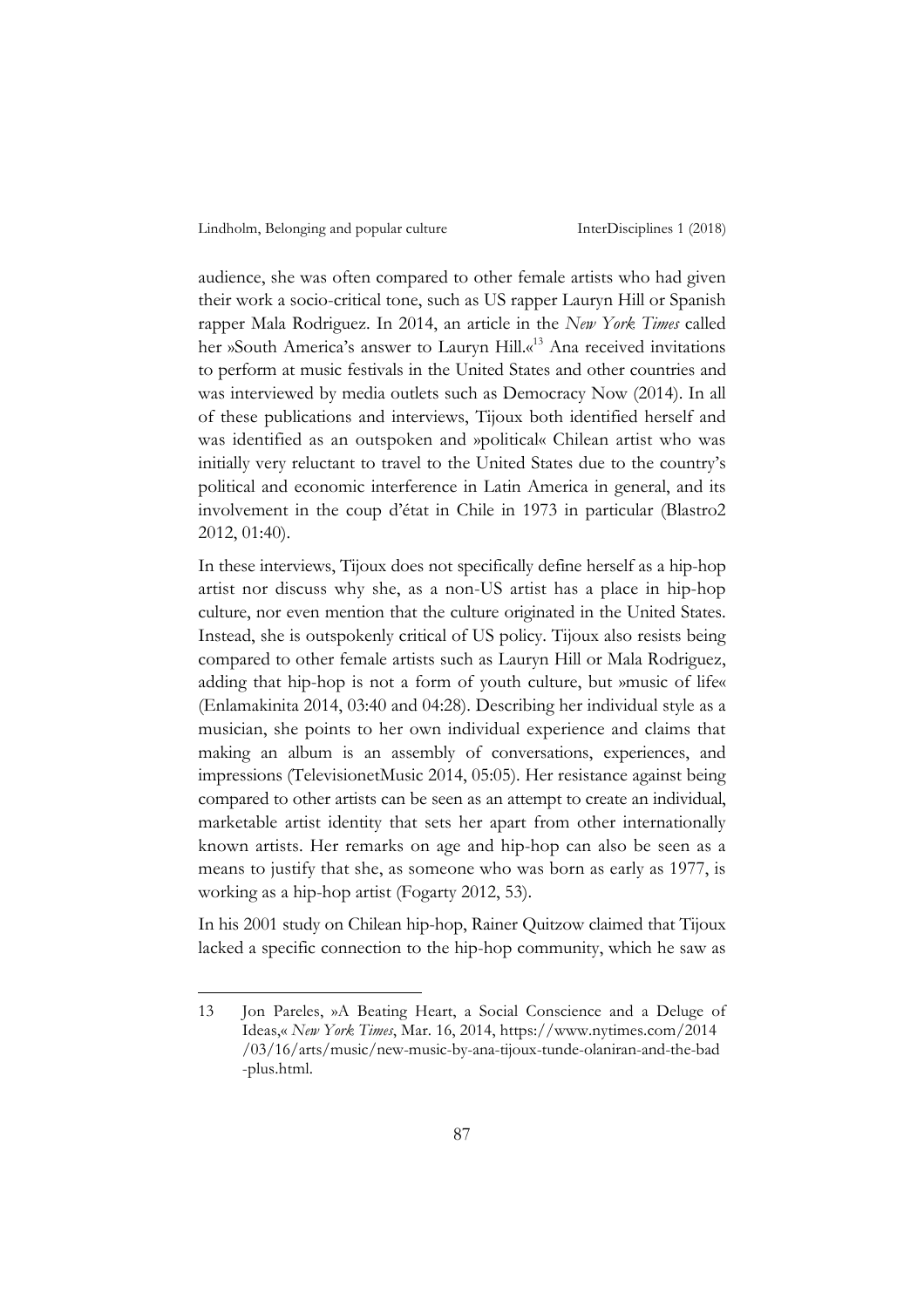evidence of »how, in a world influenced by global communication and travel, the identification with specific cultural practices loses its importance« (Quitzow 2001, 74). Studying Tijoux's work and her artist identity in terms of issues of belonging from the vantage point of 2018 however, allows for a different reading. Although, as discussed above, hip-hop culture provides a platform to voice her own and others' experience of marginalization, the male-dominated networks of mainstream hip-hop culture nevertheless evoke questions of belonging for female hip-hop artists (Rose 2014). Tijoux's answer to this question is to create a space that is located both within (making marginalization visible and defining herself as Chilean) and outside hip-hop culture.

## **Conclusion**

Studying the artist identity and work of Ana Tijoux in terms of questions of belonging makes the continuing importance of both the nation and transnational connections visible as frames of reference. As exclusion and marginalization are experienced on a national level, questions of belonging are also evoked within national contexts. In both interviews and her lyrics, Tijoux claims that her experience of exclusion and marginalization in France and Chile prompted her to become a hip-hop artist. Her subsequent attempts to claim belonging in a Chilean context by creating a connection to a specific time in Chilean history, the time before the Pinochet regime, and referring to *nueva canción* artists such as Violetta Parra and Victor Jara, also attests to the importance of a national framework. Claiming continuity with the socio-critical tone of the *nueva canción* movement, Tijoux also sets out to criticize contemporary Chilean politics through her work. Such attempts must be understood within a specific historical context, since outspoken criticism of the Chilean government could not be voiced in mainstream media following the 1989 elections. This historical context also includes the fact that Tijoux's work is published on the Internet, a platform unavailable to artists who attempted to criticize the government in the 1990s. Tijoux also negotiates belonging through her work by voicing a collective experience of marginalization and exclusion in her lyrics. Here, hip-hop culture becomes a platform on which artists »speak for« or represent the voiceless and marginalized (in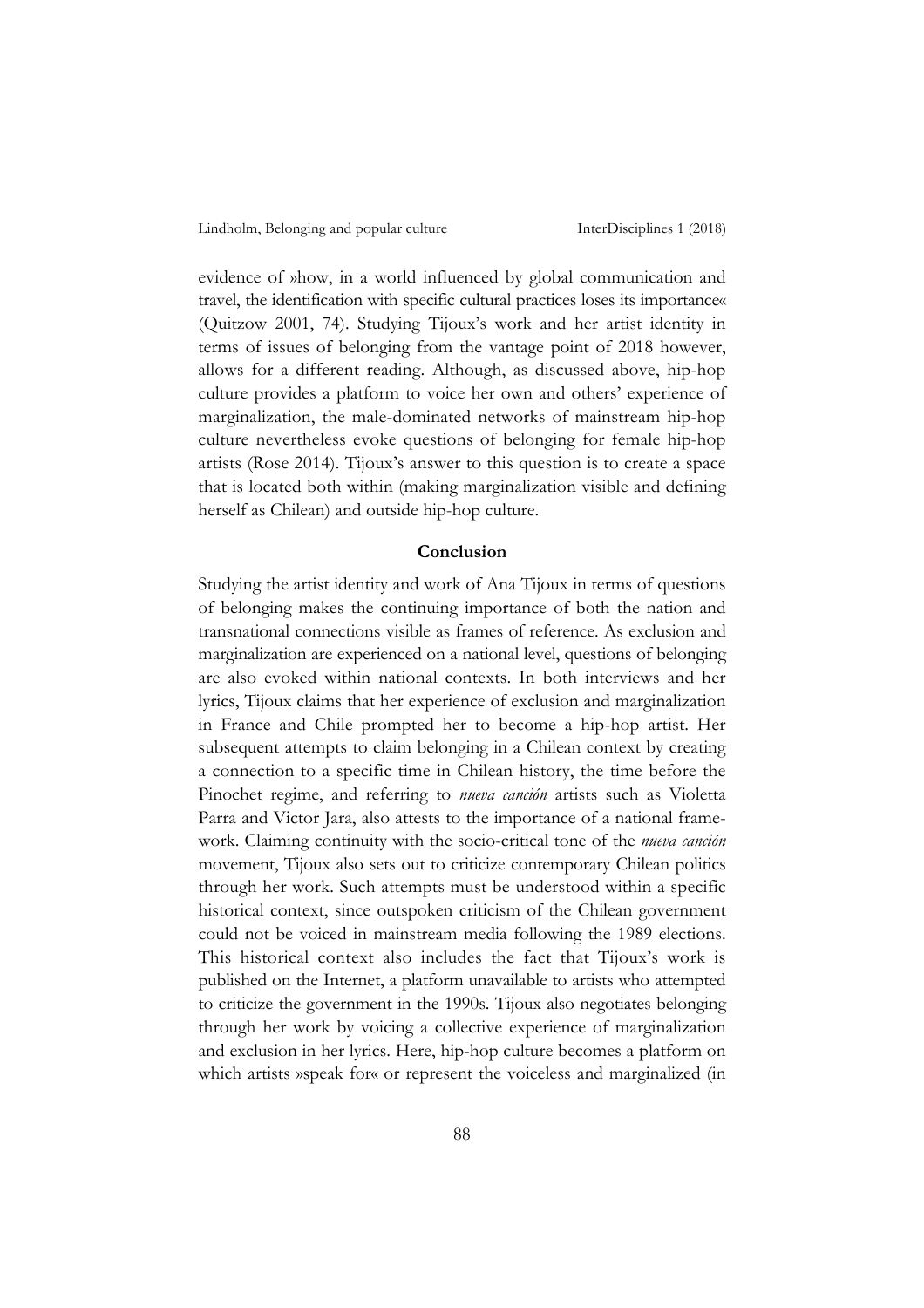the Global South) through popular culture, and thus give voice to what Marco Antonio Cervantes and Liljana Saldaña call »a political and aesthetic expression against empire« (Cervantes and Saldaña 2015, 86; see also McFarland 2017)

Transnational connections, networks, and movements also play a pivotal role for the negotiation of belonging through popular culture. However, it is also important to take into account the types of transnational networks and positionalities from which questions of belonging are answered, as the term »transnational« is often used for people »who have the freedom, legally and economically, to move across borders and between cultures, doing business on their way« (Westwood and Phizacklea 2000, 2). Tijoux has a middle class background and a successful career as a musician that enables her to travel outside Chile on a regular basis, an opportunity that remains unattainable for a large number of Chileans. It can thus be argued that she speaks from a privileged position that, among other things, allows her to create and sustain connections outside of the maledominated networks of hip-hop culture. Although male artists dominate hip-hop culture in Chile, Tijoux is one of the internationally most visible contemporary artists from Chile, which in turn provides her with a privileged position within the country's music scene.

Tijoux's artist identity also draws on several established images and definitions, such as the common assumption that hip-hop culture represents the experiences of marginalized individuals or groups, or the notion of representation and consciousness-raising, which has been used as a tool in various feminist movements (Phillips et al. 2005). On an international level, those aspects of Tijoux's work that are based on a socio-political critique of global capitalism and sexism also fit well into the description of an intellectual, often expressive Chilean or Latin-American political activist and revolutionary created in the aftermath of the 1973 coup d'état. The coup had a profound impact on the international community, as the human rights violations during the Pinochet regime led to the development of an international language of human rights and the creation of new rules and strategies at the level of the United Nations (Christiaens et al. 2014, 10).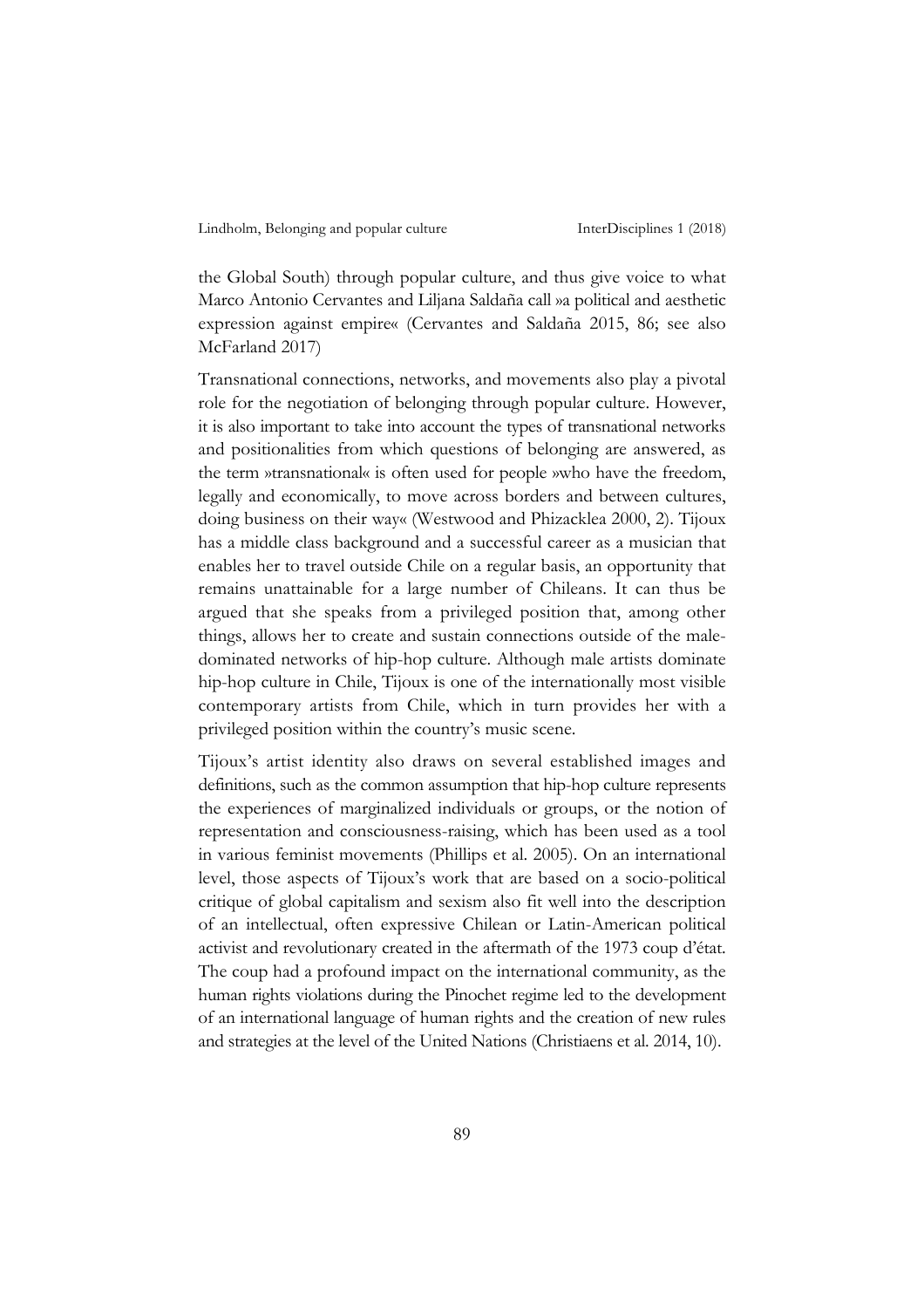Studying popular music in connection to identity and belonging thus entails focusing on the way in which artists create their work with respect to and within different transnational and national frameworks, as well as their multiple situated and contextualized positions and belongings. As sociologist Floya Anthias points out, it is important to relate the notion of belonging to the different locations and contexts »from which belongings are imagined and narrated« (Anthias 2008, 6). However, research on popular culture in general, and hip-hop culture in particular, should also take into account the highly gendered and commercial nature of popular culture that makes certain identities and belongings possible while excluding others. These aspects can ultimately be used to shed light on the connection between belonging and representation in popular culture.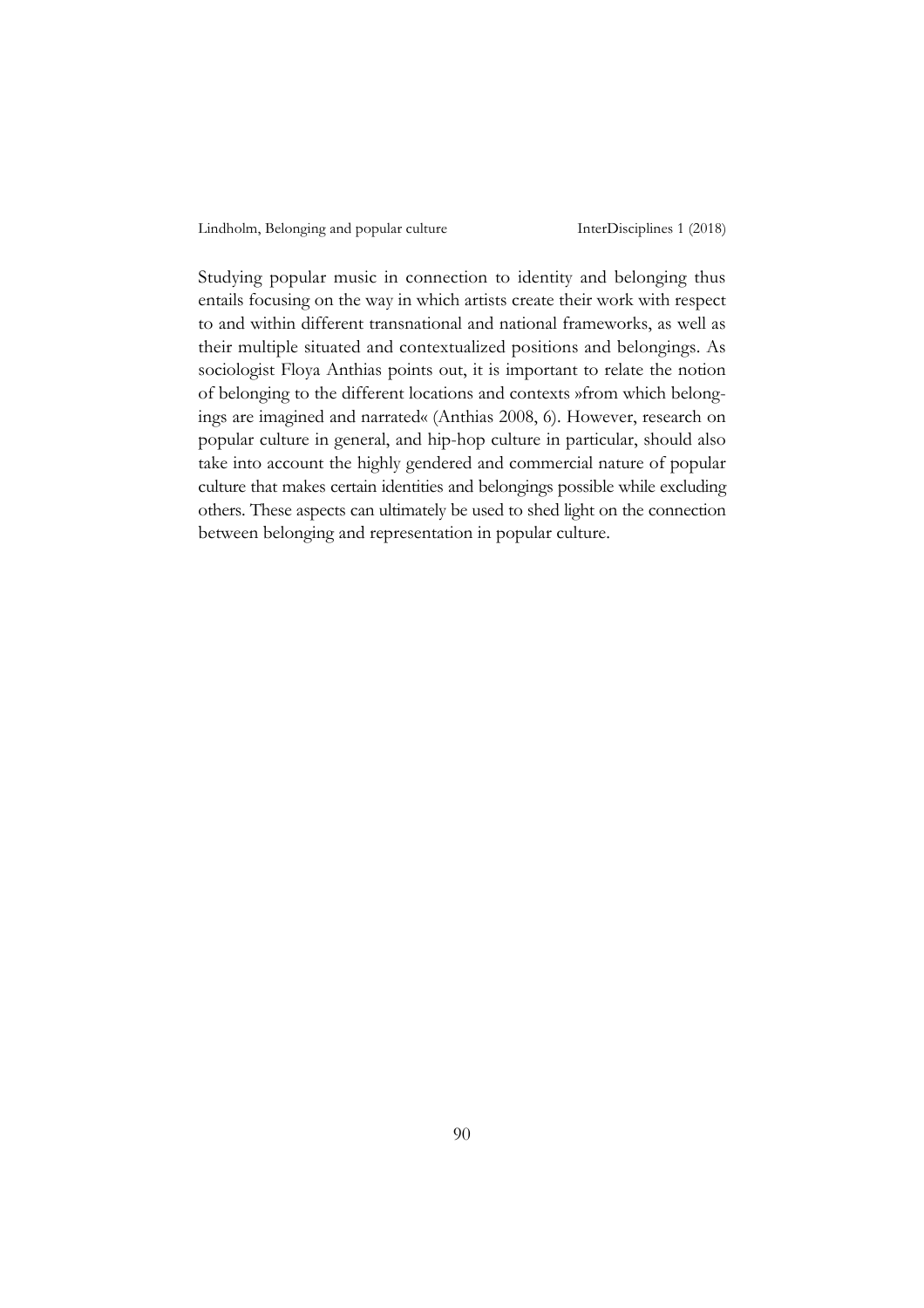#### **References**

- Amelina, Anna, Devrimsel D. Nergiz, Thomas Faist, and Nina Glick Schiller. 2012. *Beyond Methodological Nationalism: Research Methodologies for Cross-Border Studies.* New York: Routledge.
- Anthias, Floya. 2008. »Thinking Through the Lens of Translocational Positionality: An Intersectionality Frame for Understanding Identity and Belonging.« *Translocations: Migration and Social Change* 4 (1): 5–20.
- Beale Spencer, Margaret, Suzanne Fegley, Vinay Harpalani, and Gregory Seaton. 2004. »Understanding Hypermasculinity in Context: A Theory-Driven Analysis of Urban Adolescent Males' Coping Responses.« *Research in Human Development* 1 (4): 229–57.
- Berggren, Kalle. 2014. »Hip Hop Feminism in Sweden: Intersectionality, Feminist Critique and Female Masculinity.« *European Journal of Women's Studies* 21 (3): 233–50.
- Brah, Avtar. 2002. *Cartographies of Diaspora: Contesting Identities*. London: Routledge.
- Cervantes, Marco and Lilliana Saldaña. 2015. »Hip-hop and Nueva Canción as Decolonial Pedagogies of Epistemic Justice.« *Decolonization: Indigeneity, Education & Society* 4 (1): 84–108.
- Chang, Jeff. 2007. *Can't Stop Won't Stop: A History of the Hip-hop Generation*. London: Ebury.
- Christiaens, Kim, Magaly Rodriguez Garcia, and Idesbald Goddeeris. 2014. »A Global Perspective on the European Mobilization for Chile (1970s–1980s).« In *European Solidarity with Chile 1970s–1980s*, edited by Kim Christiaens, Magaly Rodriguez Garcia, and Idesbald Goddeeris, 7–46. Frankfurt am Main: Peter Lang.
- Constable, Pamela, and Arturo Valenzuelo. 1993. *A Nation of Enemies: Chile under Pinochet.* 2nd ed. New York: Norton*.*
- Cooper, Brittney C., Susana M. Morris, and Robin M. Boylorn, eds. 2017. *The Crunk Feminist Collection: Essays on Hip-hop Feminism*. New York: Feminist Press at the City University of New York.
- Durham, Aisha, Brittney C. Cooper, and Susana M. Morris. 2013. »The Stage Hip-Hop Feminism Built: A New Directions Essay.« *Signs* 38 (3): 721–37.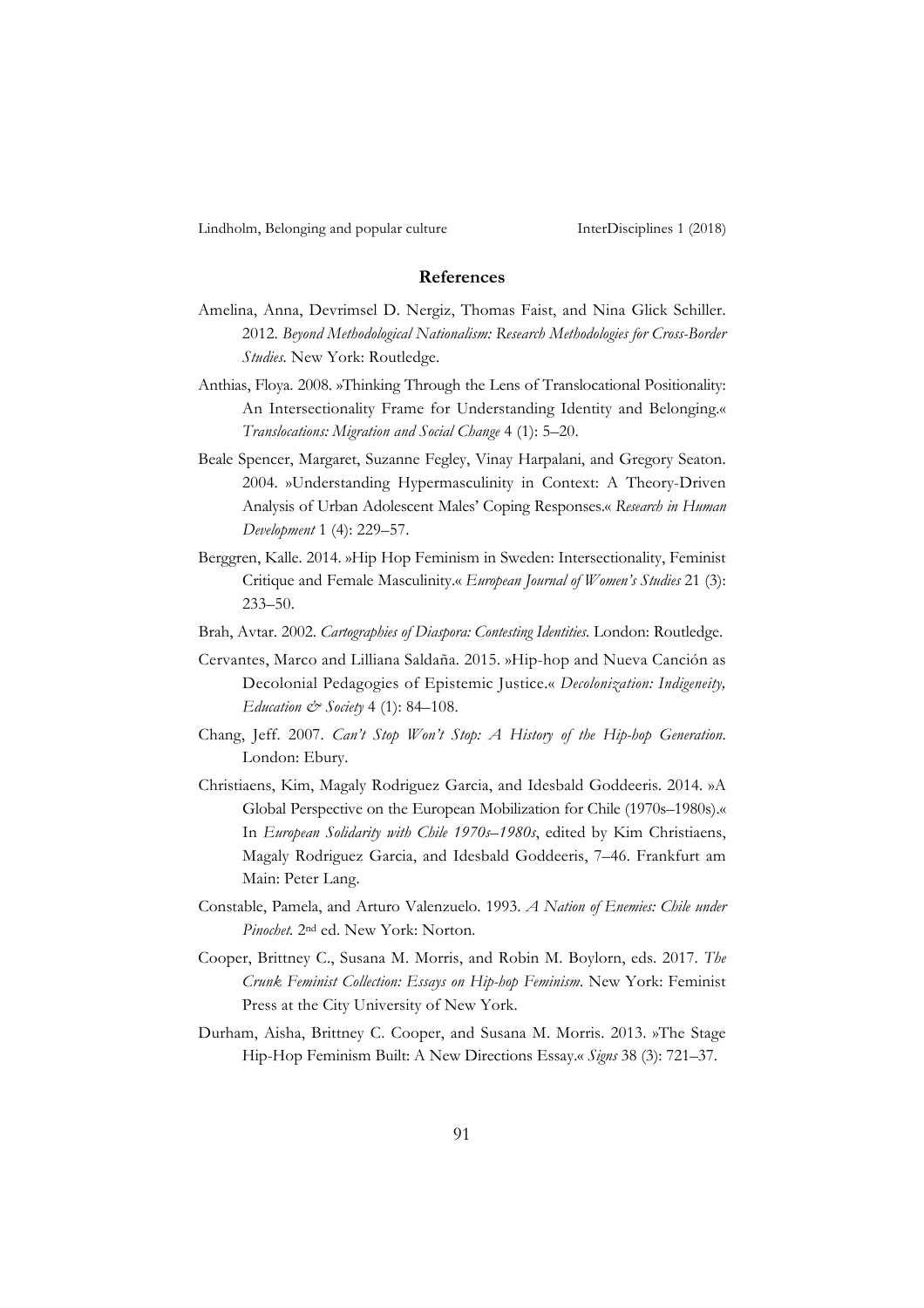- Fogarty, Mary. 2012. »Each One Teach One: B-Boying and Ageing.« In *Ageing and Youth Cultures: Music, Style and Identity*, edited by Paul Hodkinson and Andy Bennett, 53–65. London: Bloomsbury Academic*.*
- Foxley, Ana Maria. 1988. »Quilapayún, Inti Illimani, Illapu.« *Mensaje* 374:505-7.
- Guzman-Concha, Cesar. 2012. »The Students' Rebellion in Chile: Occupy Protest or Classic Social Movement?« *Social Movement Studies* 11 (3/4): 408–15.
- Hardy Raskovan, Clarisa. 1989. *La Ciudad Escindida—Los Problemas Nacionales y la Region Metropolitana.* Santiago: Sociedad Editora e Impresora Alborada S. A.
- hooks, bell. 2004. *We Real Cool—Black Men and Masculinity*. New York: Routledge.
- Johannsen, Igor. 2017. »Keepin' It Real: Arabic Rap and the Re-Creation of Hip Hop's Founding Myth.« *Middle East: Topics & Arguments* 7: 85-93.
- Kaya, Ayhan. 1997. »Constructing Diasporas: Turkish Hip-hop Youth in Berlin.« PhD thesis, University of Warwick. http://wrap.warwick.ac.uk/36252/.
- Kumpf, Terence. 2013. »Beyond Multiculturalism: The Transculturating Potential of Hip-hop in Germany.« In *Hip-hop in Europe, Cultural Identities and Transnational Flows*, edited by Sina A. Nitzsche and Walter Grünzweig, 207–26. Berlin: Lit.
- Kumarini, Silva. 2009. »Oh Give Me a Home: Diasporic Longings of Home and Belonging.« *Social Identities—Journal for the Study of Race, Nation and Culture* 15 (5): 693–706.
- Maxwell, Ian. 2001. »Sydney Style: Hip-Hop Down Under Comin' Up.« In *Global Noise: Rap and Hip-hop outside the USA*, edited by Tony Mitchell, 259–75. Middletown: Wesleyan University.
- McFarland, Pancho. 2008. *Chicano Rap: Gender and Violence in the Postindustrial Barrio*. Austin: University of Texas.
- —— 2017. *Toward a Chican@ Hip Hop Anti-Colonialism.* London: Taylor and Francis.
- Minestrelli, Chiara. 2016. *Australian Indigenous Hip Hop the Politics of Culture, Identity, and Spirituality.* New York: Routledge.
- Mitchell, Tony. 2001. »Introduction—Another Root—Hip-Hop Outside the USA.« In G*lobal Noise: Rap and Hip-hop Outside the USA*, edited by Tony Mitchell, 1–38. Middletown: Wesleyan University.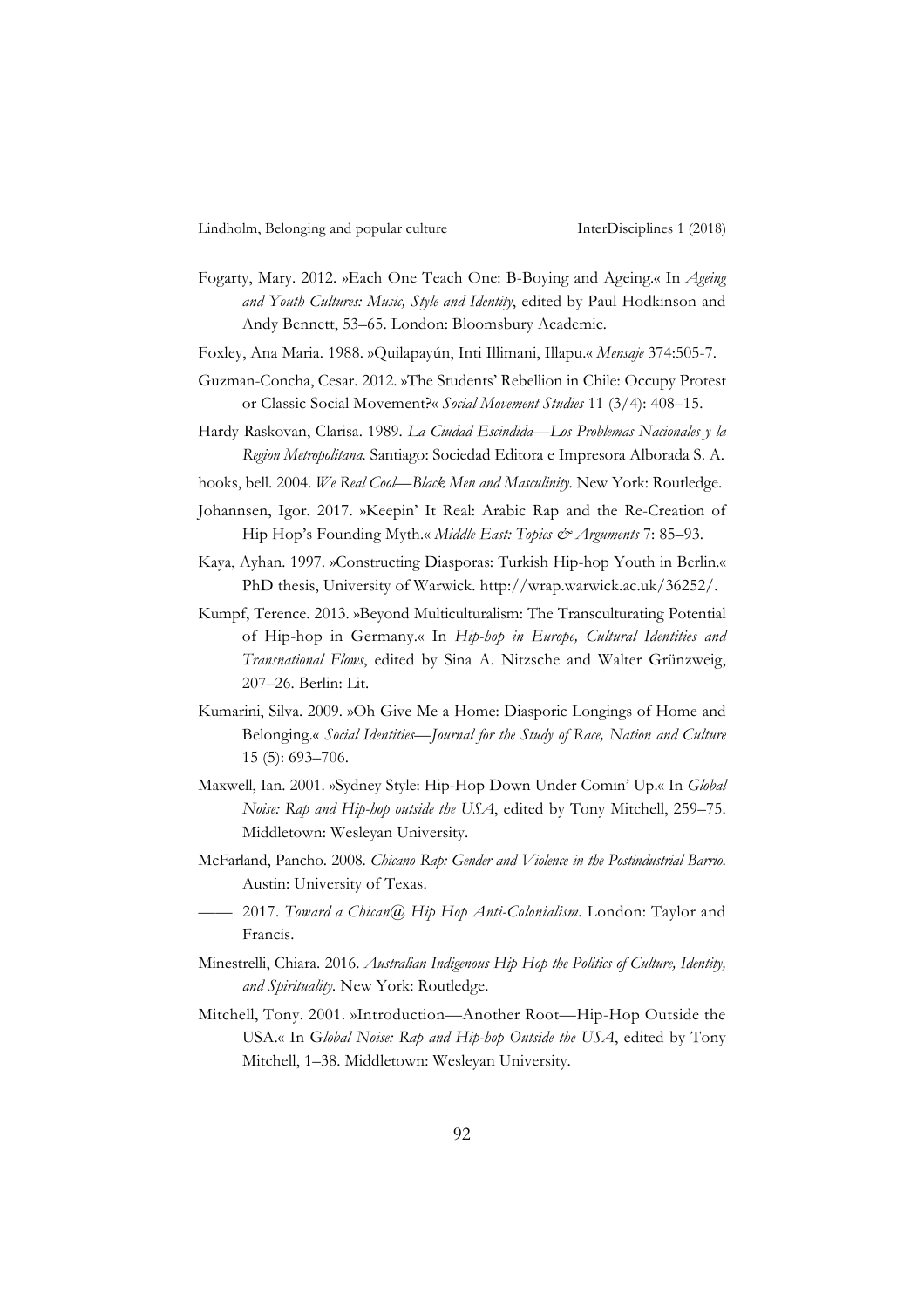- Nowicka, Magdalena, and Anna Cieslik. 2014. »Beyond Methodological Nationalism in Insider Research with Migrants.« *Migration Studies* 1 (1): 1–15.
- Ohadike, Don C. 2007. *Sacred Drums of Liberation: Religions and Music of Resistance in Africa and the Diaspora.* Trenton: Africa World.
- Osumare, Halifu. 2007. *The Africanist Aesthetic in Global Hip Hop: Power Moves*. New York: Palgrave Macmillan.
- Perry, Marc D. 2008. »Global Black Self-Fashionings: Hip-hop as Diasporic Space.« *Identities* 15 (6): 635–64.
- Phillips, Layli, Kerri Reddick-Morgan, and Dionne Patricia Stephens. 2005. »Oppositional Consciousness within an Oppositional Realm: The Case of Feminism and Womanism in Rap and Hip Hop, 1976–2004.« *The Journal of African American History* 90 (3): 253–77.
- Pough, Gwendolyn. 2007. »What It Do, Shorty? Women, Hip-Hop, and a Feminist Agenda.« *Black Women, Gender and Families* 1 (2): 78–79*.*
- Pough, Gwendolyn, Mark Anthony Neal, and Joan Morgan, eds. 2007. *Home Girls, Make Some Noise: Hip-hop* F*eminism Anthology*. Mira Loma: Parker.
- Quitzow, Rainer. 2001. »Hip Hop in Chile: Far from NYC or Lejos del Centro*.*« BA honors thesis, Center for Metropolitan Studies, New York University.
- Rose, Tricia. 2008. *The Hip Hop Wars: What We Talk about When We Talk about Hip Hop and Why It Matters*. New York: Basic Civitas.
	- 2014. Keynote held at the Critical Hip-hop Studies Symposium, University of Turku, Finland, October 17.
- Salvatierra Diéz, Carmen. 2016. »Feminismos Activistas en el Rap Latinoamericano: Mare (Advertencia Lírika) y Caye Cayejera.« *Ambigua, Revista de Investigaciones Sobre Género y Estudios Culturales* 3:39–57.
- Sernhede, Ove, and Johan Söderman. 2010. *Planet Hiphop: Om Hiphop Som Folkbildning och Social Moblisering*. Malmö: Liber.
- Sjöqvist, Börje, and Lars Palmgren. 1990. *Att fly från Chile—och att återvandra: Två rapporter*. Santiago: IPREHUD (International Projects for Research on Human Development).